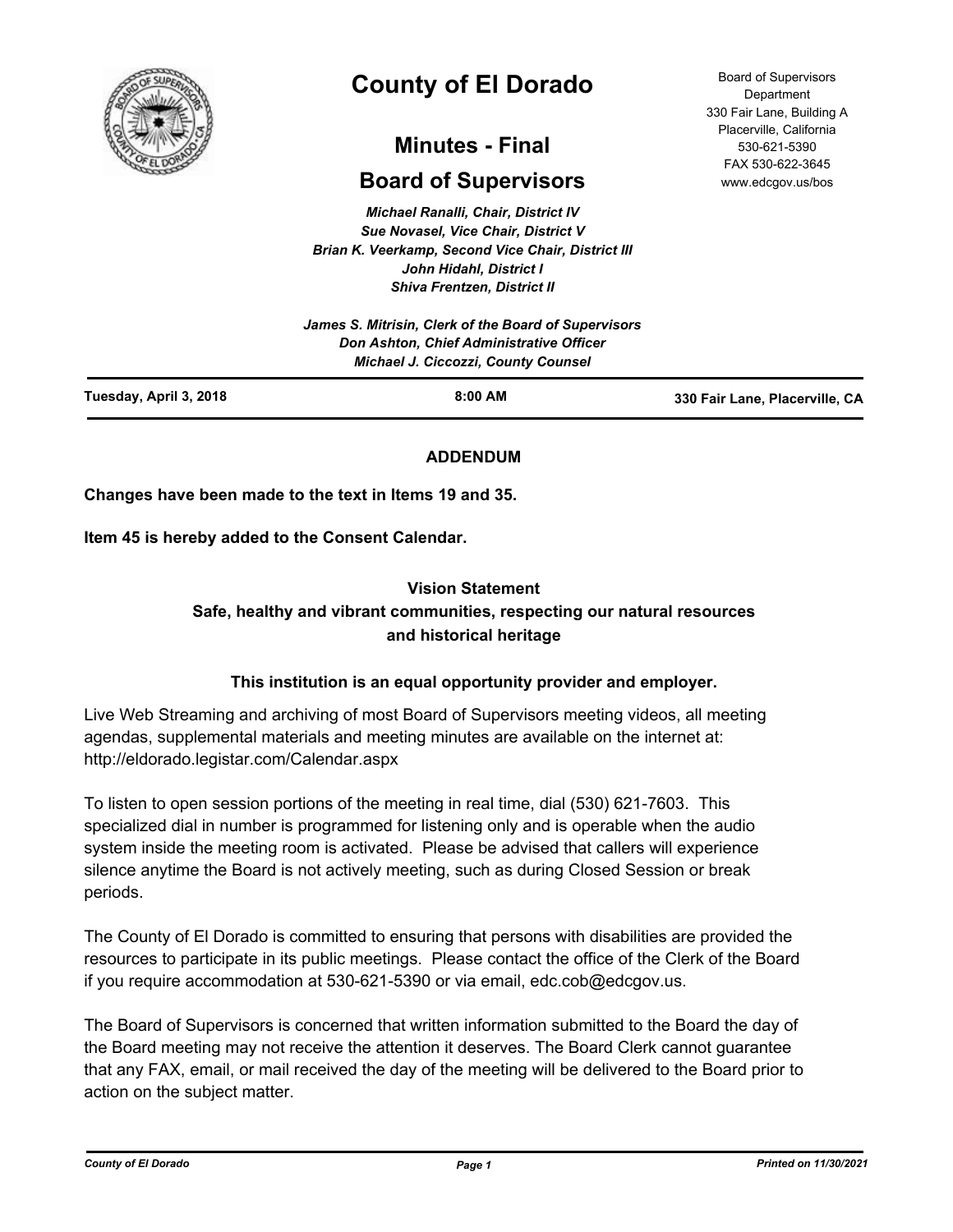The Board meets simultaneously as the Board of Supervisors and the Board of Directors of the Air Quality Management District, In-Home Supportive Services, Public Housing Authority, Redevelopment Agency and other Special Districts.

For Purposes of the Brown Act § 54954.2 (a), the numbered items on this Agenda give a brief description of each item of business to be transacted or discussed. Recommendations of the staff, as shown, do not prevent the Board from taking other action.

Materials related to an item on this Agenda submitted to the Board of Supervisors after distribution of the agenda packet are available for inspection during normal business hours in the public viewing packet located in Building A, 330 Fair Lane, Placerville or in the Board Clerk's Office located at the same address. Such documents are also available on the Board of Supervisors' Meeting Agenda webpage subject to staff's ability to post the documents before the meeting.

### **PROTOCOLS FOR PUBLIC COMMENT**

Public comment will be received at designated periods as called by the Board Chair.

Public comment on items scheduled for Closed Session will be received before the Board recesses to Closed Session.

Except with the consent of the Board, individuals shall be allowed to speak to an item only once.

On December 5, 2017 the Board adopted the following protocol relative to public comment periods:

Time for public input will be provided at every Board of Supervisors meeting. Individuals will have three minutes to address the Board. Individuals authorized by organizations will have three minutes to present organizational positions and perspectives and may request additional time, up to five minutes. At the discretion of the Board, time to speak by any individual may be extended.

A total of 20 minutes will be allocated for public comment during Open Forum and for each agenda item to be discussed. Public comment on certain agenda items designated and approved by the Board may be treated differently with specific time limits per speaker or a limit on the total amount of time designated for public comment. It is the intent of the Board that quasi-judicial matters have additional flexibility depending upon the nature of the issue.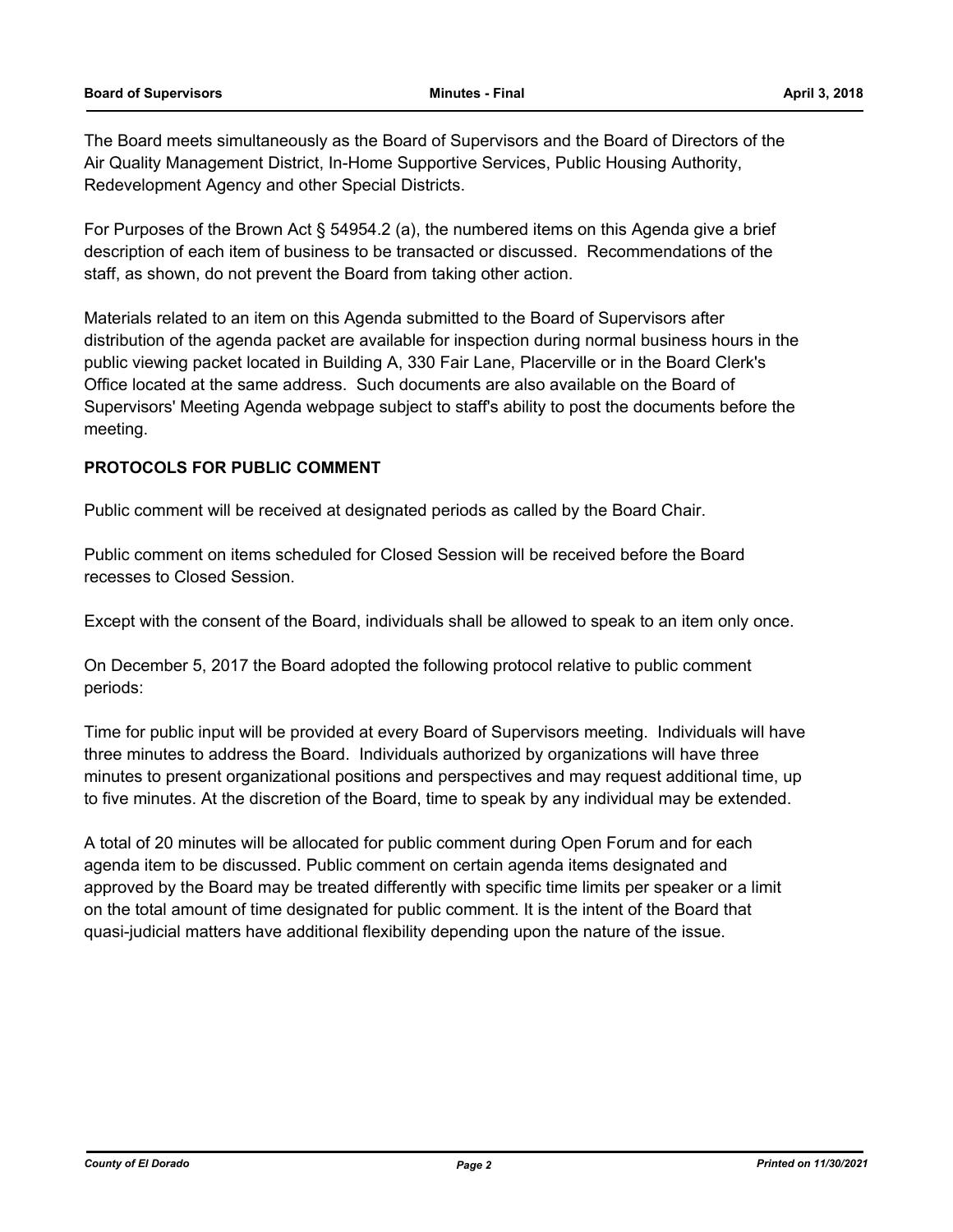Individual Board members may ask clarifying questions but will not engage in substantive dialogue with persons providing input to the Board.

If a person providing input to the Board creates a disruption by refusing to follow Board guidelines, the Chair of the Board may take the following actions.

Step 1. Request the person adhere to Board guidelines. If the person refuses, the Chair may ask the Clerk to turn off the speaker's microphone.

Step 2. If the disruption continues, the Chair may order a recess of the Board meeting.

Step 3. If the disruption continues, the Chair may order the removal of the person from the Board meeting.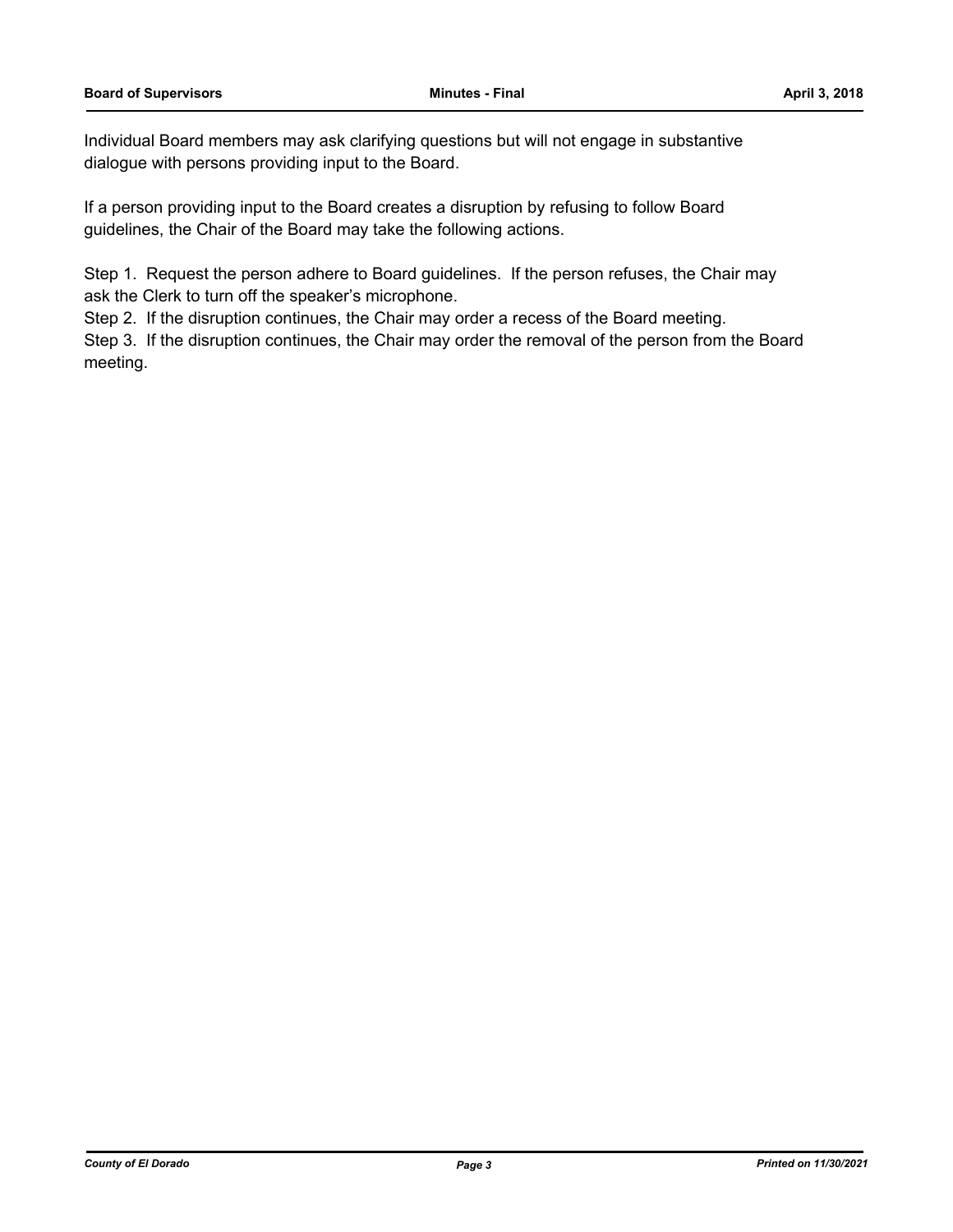### **8:01 A.M. - CALLED TO ORDER AND RECESSED TO CLOSED SESSION**

**Present:** 3 - Supervisor Veerkamp, Supervisor Frentzen and Supervisor Hidahl

**Absent:** 1 - Supervisor Novasel

### **9:00 A.M. - RECONVENED TO OPEN SESSION AND CLOSED SESSION REPORTS**

**Present:** 3 - Supervisor Veerkamp, Supervisor Frentzen and Supervisor Hidahl

**Absent:** 1 - Supervisor Novasel

### **INVOCATION AND PLEDGE OF ALLEGIANCE TO THE FLAG**

**Pastor Craig Klatt of the Camino Adventist Church gave the Invocation. Supervisor Ranalli led the Pledge of Allegiance to the Flag.**

### **ADOPTION OF THE AGENDA AND APPROVAL OF CONSENT CALENDAR**

*Public Comment: L. Parlin, S.Taylor, M. Jackson*

**A motion was made by Supervisor Frentzen, seconded by Supervisor Veerkamp to Adopt the Agenda and Approve the Consent Calendar with the following changes: Supervisor Frentzen registered a No vote on item 6 based on the agreement being retroactive. Pull items 18, 23, 25 and 27 for discussion.**

- **Yes:** 4 Veerkamp, Frentzen, Ranalli and Hidahl
- Absent: 1 Novasel

The Board may make any necessary additions, deletions or corrections to the agenda including moving items to or from the Consent Calendar and adopt the agenda and the Consent Calendar with one single vote. A Board member may request an item be removed from the Consent Calendar for discussion and separate Board action. At the appropriate time as called by the Board Chair, members of the public may make a comment on matters on the Consent Calendar prior to Board action.

### **OPEN FORUM**

*Public Comment: N. Rangel, M. Lane, Representative of Tom McClintock, Sheriff D'Agostini, F. Merrit (for Kevin Kiley and Republican Central Committee), M. Beaver, D. Margo, M. Lowder, C. Brazel, D. Dillenger, J. Parsons, T, Gherardi, M. Thomas, T. McDurin, E. Diho, R. Tremisero, K. Smith, M. Butterfield*

[18-0555](http://eldorado.legistar.com/gateway.aspx?m=l&id=/matter.aspx?key=23900) OPEN FORUM (See Attachment)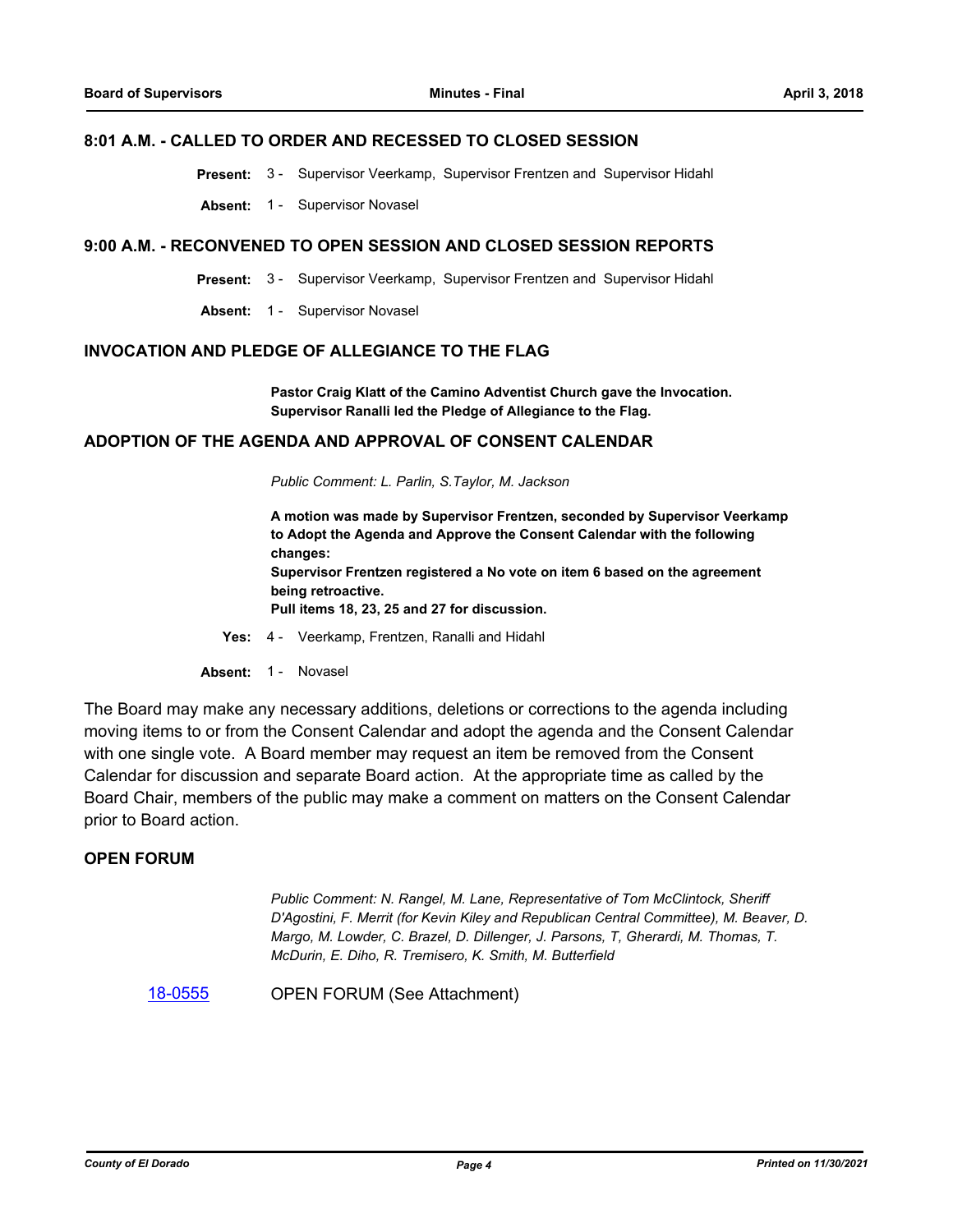Open Forum is an opportunity for members of the public to address the Board of Supervisors on subject matter that is not on their meeting agenda and within their jurisdiction. Public comments during Open Forum are limited to three minutes per person. Individuals authorized by organizations will have three minutes to present organizational positions and perspectives and may request additional time, up to five minutes. The total amount of time reserved for Open Forum is 20 Minutes.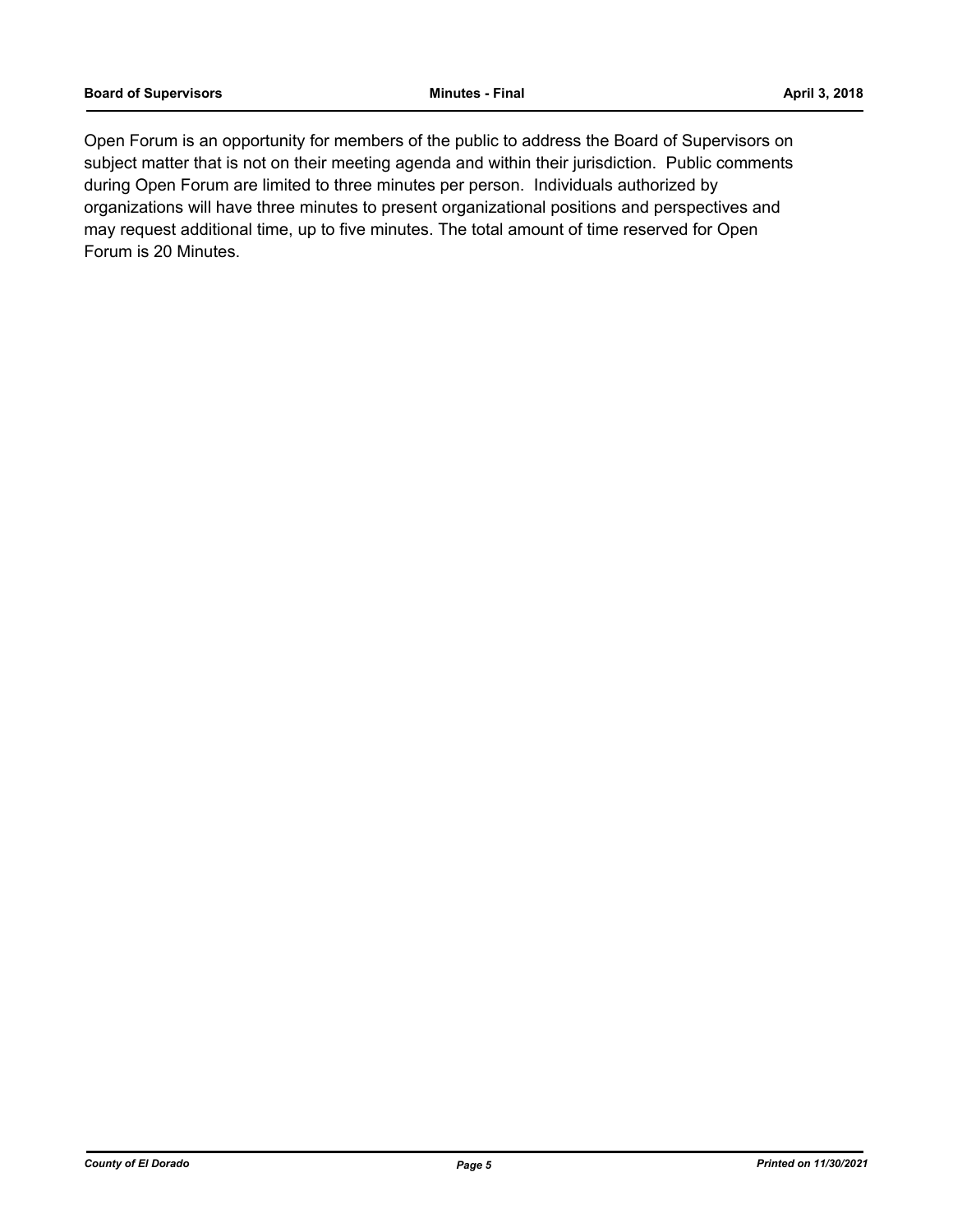### **CONSENT CALENDAR**

**1.** [18-0521](http://eldorado.legistar.com/gateway.aspx?m=l&id=/matter.aspx?key=23866) Clerk of the Board recommending the Board approve the Minutes from the regular meeting of the Board of Supervisors on March 20, 2018.

**This matter was Approved on the Consent Calendar.**

### **GENERAL GOVERNMENT - CONSENT ITEMS**

**2.** [18-0434](http://eldorado.legistar.com/gateway.aspx?m=l&id=/matter.aspx?key=23779) Auditor-Controller recommending the Board Authorize and Execute the First Amendment to Agreement 548-S1311with NBS Government Finance Group, Inc. for the provision of Mello Roos bond administrative services, extending this agreement for one additional year through April 30, 2019, and increasing the not-to exceed amount by \$50,000 for a new maximum amount of \$300,000.

**FUNDING:** Mello Roos District Revenues.

**This matter was Approved on the Consent Calendar.**

**3.** [18-0439](http://eldorado.legistar.com/gateway.aspx?m=l&id=/matter.aspx?key=23784) Chief Administrative Office, Facilities Division, recommending the Board authorize the Purchasing Agent to sign Amendment V to Agreement for Services 301-S1611 with Architectural Nexus, Inc., to increase compensation by \$101,590, for an amended not to exceed of \$1,110,239, to expand the scope of work to include Furniture, Fixture and Equipment architectural services with no change to the term of the agreement.

> **FUNDING:** United States Department of Agriculture Loan (General Fund).

**This matter was Approved on the Consent Calendar.**

**4.** [18-0081](http://eldorado.legistar.com/gateway.aspx?m=l&id=/matter.aspx?key=23422) Chief Administrative Office recommending the Board adopt and authorize the Chair to sign Resolution **045-2018** authorizing payment of \$20,000 to the City of Placerville (City) to offset maintenance and operational costs associated with use of the Placerville Aquatic Center by residents of the County who reside outside of the City limits, with funding included in the Fiscal Year 2017-18 Adopted Budget, and find that the contribution is of general county interest and/or that the cost of maintenance is increased by reason of use by residents of the county outside of the city. (4/5 vote required for finding to Adopt Resolution)

**FUNDING:** General Fund.

**Resolution 045-2018 was Adopted upon Approval of the Consent Calendar.**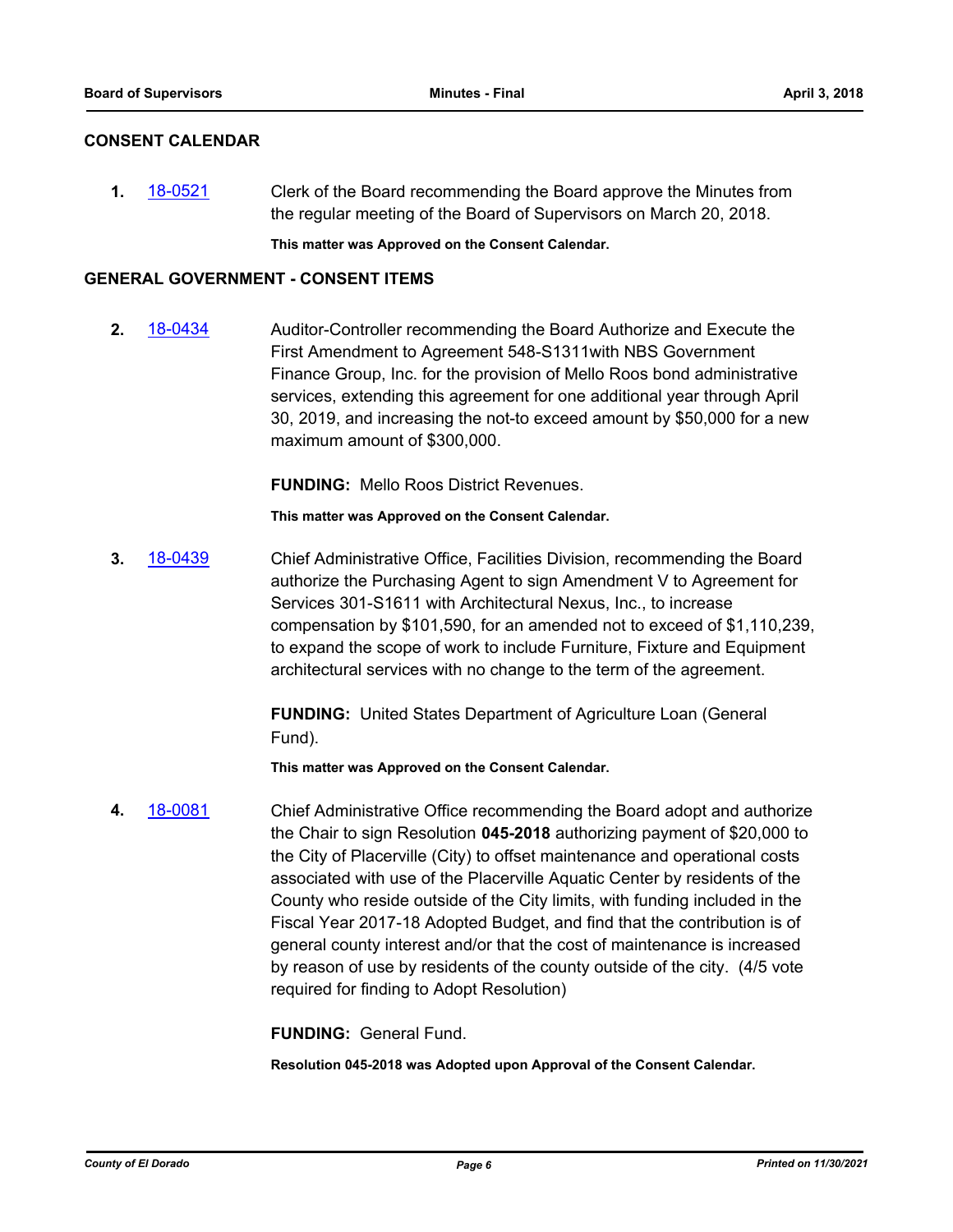**5.** [18-0414](http://eldorado.legistar.com/gateway.aspx?m=l&id=/matter.aspx?key=23759) Chief Administrative Office, Procurement and Contracts Division, presenting a list of County surplus property and recommending the Board so declare and authorize disposal of same in accordance with the procedures outlined in the County's Purchasing Ordinance, Chapter 3.12 and Section 3.12.220 thereof.

**FUNDING:** Various.

**This matter was Approved on the Consent Calendar.**

**6.** [18-0415](http://eldorado.legistar.com/gateway.aspx?m=l&id=/matter.aspx?key=23760) Elections Department recommending the Board approve and authorize the Purchasing Agent to execute Agreement 2587 with Dominion Voting Systems, Inc. in a total amount of \$23,697.12, for Software License Agreement of the Global Election Management System ballot counting system, with a retroactive effective date of March 1, 2018 through February 28, 2020 (initial period) with an option to extend by one year to February 28, 2021.

**FUNDING:** Federal Funds.

**This matter was Approved on the Consent Calendar. Supervisor Frentzen registered a No vote on this item based on the agreement being retroactive.**

**7.** [18-0425](http://eldorado.legistar.com/gateway.aspx?m=l&id=/matter.aspx?key=23770) Elections Department recommending the Board adopt and authorize the Chair to sign Resolution **046-2018** consolidating local jurisdiction elections with the upcoming June 5, 2018 election.

### **FUNDING:** N/A

**Resolution 046-2018 was Adopted upon Approval of the Consent Calendar.**

**8.** [18-0440](http://eldorado.legistar.com/gateway.aspx?m=l&id=/matter.aspx?key=23785) Elections Department recommending the Board declare the results of the official canvass of the March 6, 2018 Mail Ballot Election conducted by the Recorder-Clerk-Registrar of Voters.

### **FUNDING:** N/A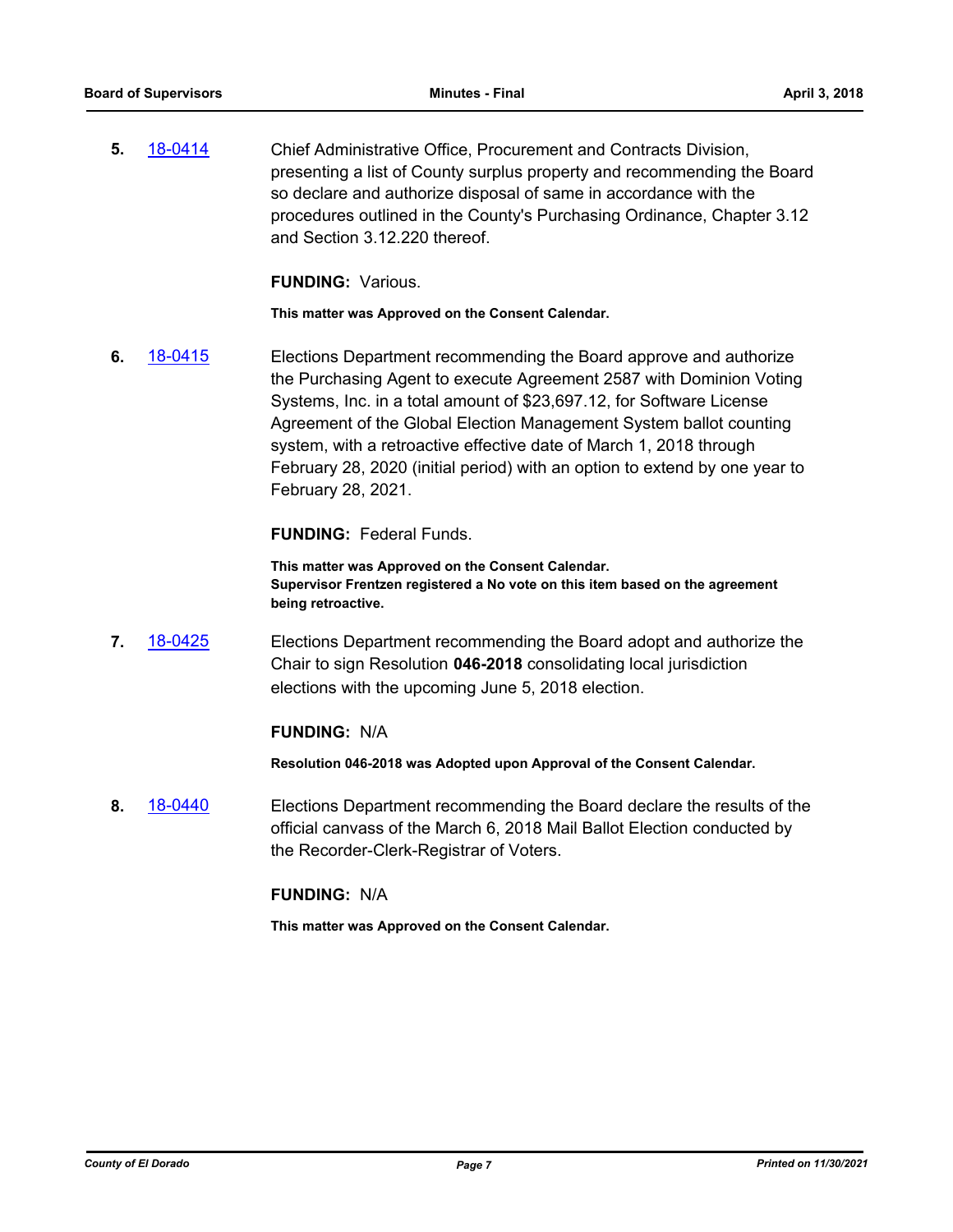**9.** [18-0454](http://eldorado.legistar.com/gateway.aspx?m=l&id=/matter.aspx?key=23799) Elections Department recommending the Board approve and authorize the Purchasing Agent to execute a perpetual agreement 2577 with SouthTech Systems, Inc., for annual maintenance and technical support of the department's Statement of Economic Interest filing system. The annual fee will be fixed at \$10,173.91 for the first 3 years, after this period the agreement may renew at a fee not-to-exceed cost of living increases up to 5% per year. The term of this agreement will commence at execution of agreement.

### **FUNDING:** General Fund.

**This matter was Approved on the Consent Calendar.**

**10.** [18-0418](http://eldorado.legistar.com/gateway.aspx?m=l&id=/matter.aspx?key=23763) El Dorado County Fair Board of Directors inviting the Board of Supervisors to an informal luncheon and presentation on Tuesday, May 1, 2018 at 12:00 P.M. at the El Dorado County Fairgrounds (Marshall Building), 100 Placerville Drive, Placerville, CA.

**This matter was Approved on the Consent Calendar.**

**11.** [18-0476](http://eldorado.legistar.com/gateway.aspx?m=l&id=/matter.aspx?key=23821) FENIX Executive Committee and Project Manager recommending the Board receive and file a status update on the implementation of Enterprise Resource Program.

**This matter was Approved on the Consent Calendar.**

**12.** [18-0252](http://eldorado.legistar.com/gateway.aspx?m=l&id=/matter.aspx?key=23595) Human Resources Department recommending the Board: 1) Adopt and authorize the Chair to sign Resolution **044-2018** approving the negotiated Memorandum of Understanding (MOU) between the County of El Dorado and the El Dorado County Probation Officers Association representing the Probation Bargaining Unit; 2) Authorize the Chair to sign said MOU, noting the MOU will be effective the first full pay period following Union ratification and Board of Supervisors adoption of the MOU and shall remain in effect through December 31, 2019; 3) Direct Human Resources and the Auditor-Controller's Office to

administer and implement the MOU provisions.

**FUNDING:** General Fund.

**This matter was Approved and Resolution 044-2018 was Adopted upon Approval of the Consent Calendar.**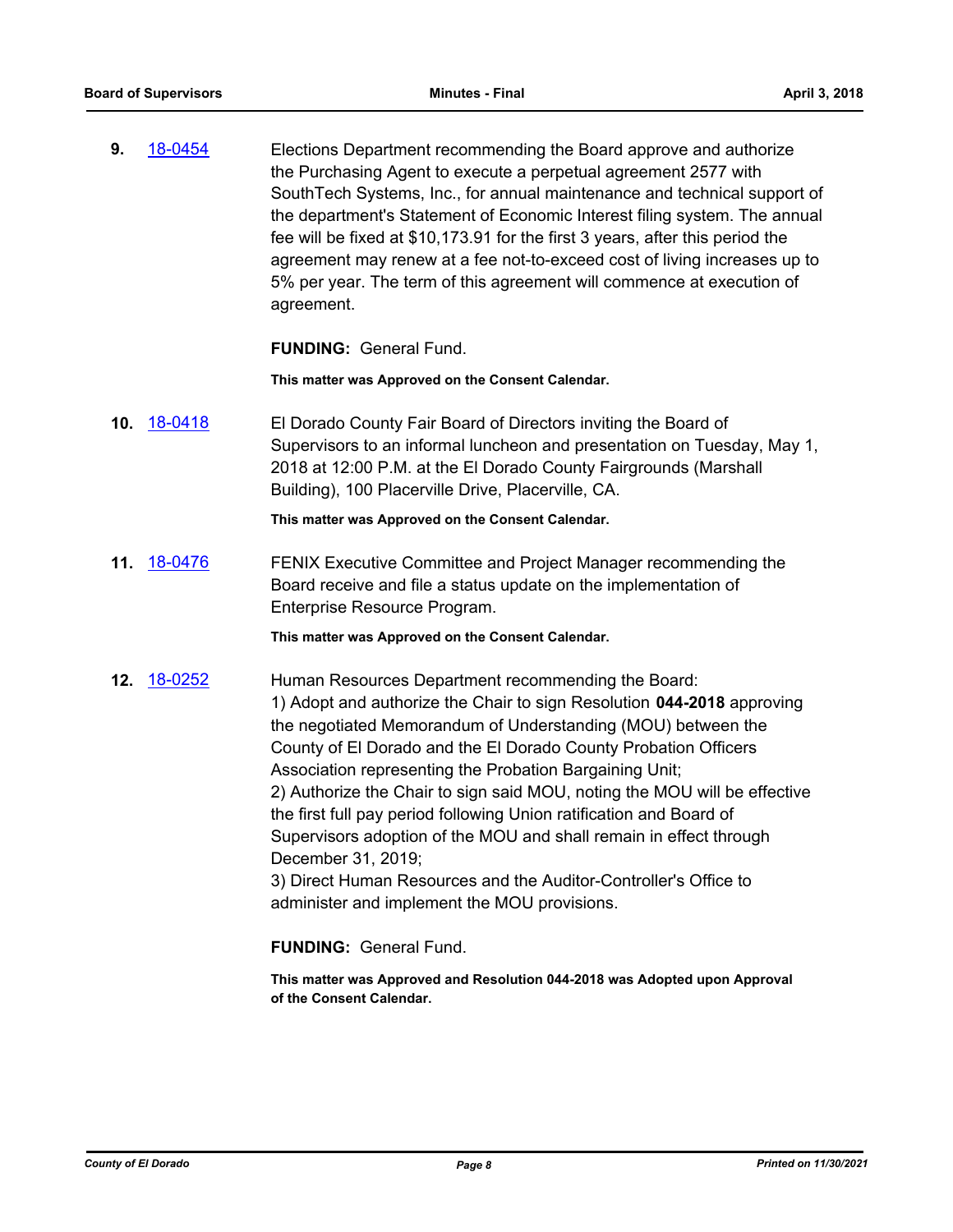| <b>13. 18-0467</b>    | Human Resources Department and Health and Human Services Agency<br>recommending the Board:<br>1) Approve and adopt the new Merit System Services class specification<br>of Eligibility Specialist Trainee and approve revisions to the existing Merit<br>System Services class specifications of Eligibility Specialist I/II, Eligibility<br>Specialist III, and Eligibility Supervisor; and<br>2) Approve and authorize the Chair to sign Resolution 050-2018 to<br>approve:<br>a) The adoption of the Eligibility Specialist Trainee classification, job<br>class number, salary range, and bargaining unit;<br>b) The classification title changes for Eligibility Worker I (New Title:<br>Eligibility Specialist I), Eligibility Worker II (New Title: Eligibility Specialist<br>II), Eligibility Worker III (New Title: Eligibility Specialist III), and Eligibility<br>Supervisor I (New Title: Eligibility Supervisor); and<br>c) A 5% salary increase to the Eligibility Specialist I, II, III, and Supervisor<br>classifications. |
|-----------------------|--------------------------------------------------------------------------------------------------------------------------------------------------------------------------------------------------------------------------------------------------------------------------------------------------------------------------------------------------------------------------------------------------------------------------------------------------------------------------------------------------------------------------------------------------------------------------------------------------------------------------------------------------------------------------------------------------------------------------------------------------------------------------------------------------------------------------------------------------------------------------------------------------------------------------------------------------------------------------------------------------------------------------------------------|
|                       | <b>FUNDING:</b> Health and Human Services Agency State (15%) and<br>Federal (85%) Funds.                                                                                                                                                                                                                                                                                                                                                                                                                                                                                                                                                                                                                                                                                                                                                                                                                                                                                                                                                   |
|                       | This matter was Approved and Resolution 050-2018 was Adopted upon Approval<br>of the Consent Calendar.                                                                                                                                                                                                                                                                                                                                                                                                                                                                                                                                                                                                                                                                                                                                                                                                                                                                                                                                     |
| 14. 18-0485           | Human Resources Department and Department of Planning and Building<br>recommending the Board approve and adopt the proposed Director of<br>Planning & Building class specification.                                                                                                                                                                                                                                                                                                                                                                                                                                                                                                                                                                                                                                                                                                                                                                                                                                                        |
|                       | <b>FUNDING: N/A</b>                                                                                                                                                                                                                                                                                                                                                                                                                                                                                                                                                                                                                                                                                                                                                                                                                                                                                                                                                                                                                        |
|                       | This matter was Approved on the Consent Calendar.                                                                                                                                                                                                                                                                                                                                                                                                                                                                                                                                                                                                                                                                                                                                                                                                                                                                                                                                                                                          |
| <u>18-0115</u><br>15. | Recorder-Clerk recommending the Board adopt and authorize the Chair<br>to sign Resolution 048-2018 to increase the Recorder-Clerk personnel<br>allocation by 1.0 full time equivalent Assistant County Recorder position to<br>provide an overlap position for training purposes, until the planned<br>retirement of the incumbent in October 2018, and authorize the Human<br>Resources Department to initiate the recruitment upon confirmation of the<br>retirement date of the incumbent. The additional Assistant County<br>Recorder position will be deleted effective with the retirement of the<br>current incumbent.                                                                                                                                                                                                                                                                                                                                                                                                              |
|                       | <b>FUNDING: General Fund.</b>                                                                                                                                                                                                                                                                                                                                                                                                                                                                                                                                                                                                                                                                                                                                                                                                                                                                                                                                                                                                              |

**Resolution 048-2018 was Adopted upon Approval of the Consent Calendar.**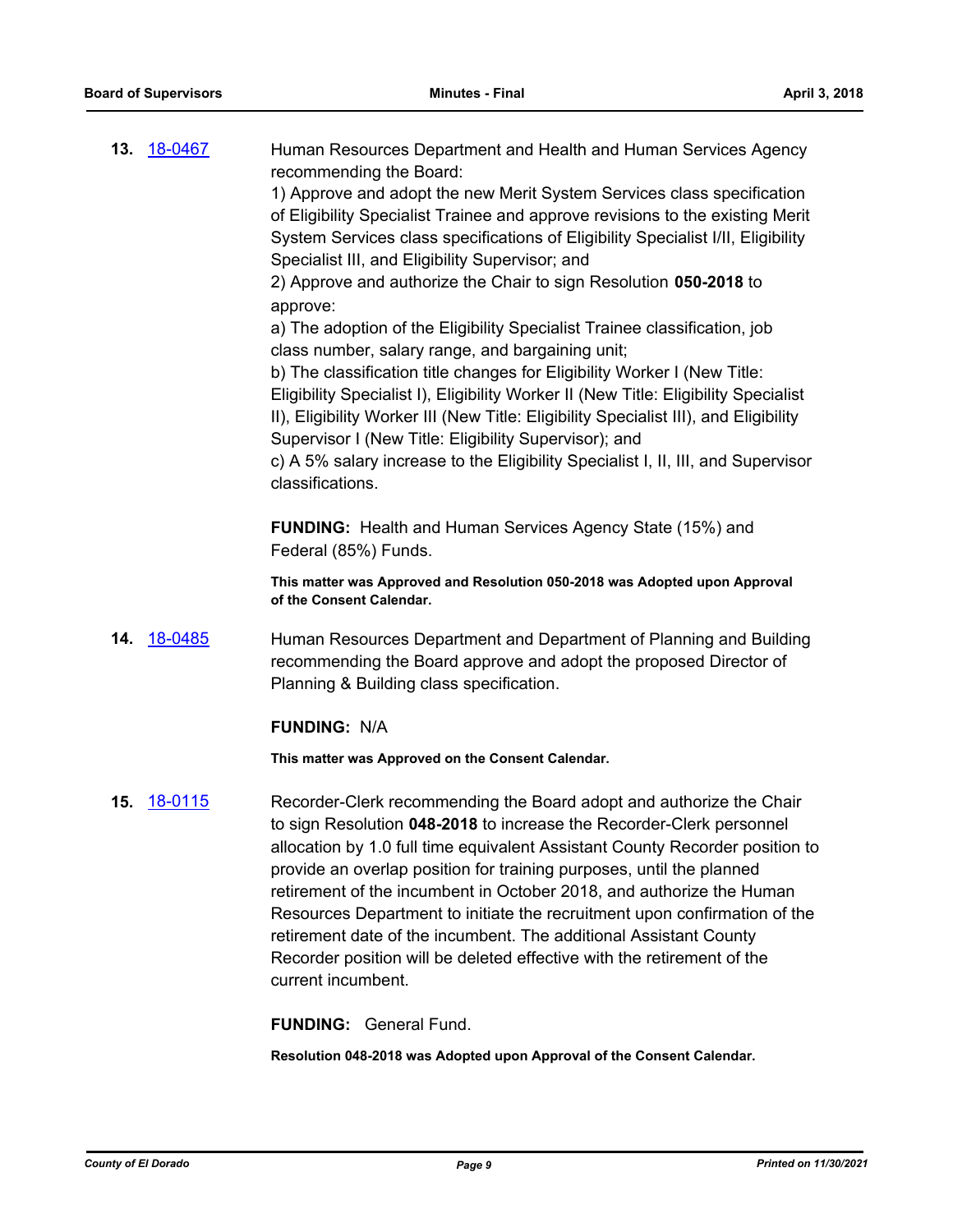**16.** [18-0531](http://eldorado.legistar.com/gateway.aspx?m=l&id=/matter.aspx?key=23876) Treasurer-Tax Collector recommending the Board ratify the emergency appointment of one extra-help position in accordance with Personnel Policy 805.1 in order to prevent the interruption of essential County services.

**FUNDING:** General Fund.

**This matter was Approved on the Consent Calendar.**

**17.** [16-0305](http://eldorado.legistar.com/gateway.aspx?m=l&id=/matter.aspx?key=20961) Supervisor Ranalli recommending the Board find that a state of emergency continues to exist in El Dorado County as a result of unprecedented tree mortality due to drought conditions and related bark beetle infestations. (Cont. 3/20/18, Item 14)

- **18.** [18-0536](http://eldorado.legistar.com/gateway.aspx?m=l&id=/matter.aspx?key=23881) Supervisor Ranalli recommending the Board, in accordance with Board of Supervisors Policy A-3 - Ordinances-New or Amended: 1) Provide conceptual approval to direct the Office of the County Counsel to prepare amendments to Chapter 9.55 of the El Dorado County Ordinance Code pertaining to the Camping and Storage of Personal Property on Private and Public Property that will prohibit camping on county-owned property that was obtained to preserve habitat for rare plants or oak woodlands; and 2) Direct the Office of the County Counsel to return to the Board on April 10, 2018, with proposed ordinance for First Reading. **A motion was made by Supervisor Veerkamp, seconded by Supervisor Ranalli to Approve this matter and include cemeteries in the proposed ordinance.**
	- **Yes:** 4 Veerkamp, Frentzen, Ranalli and Hidahl
	- Absent: 1 Novasel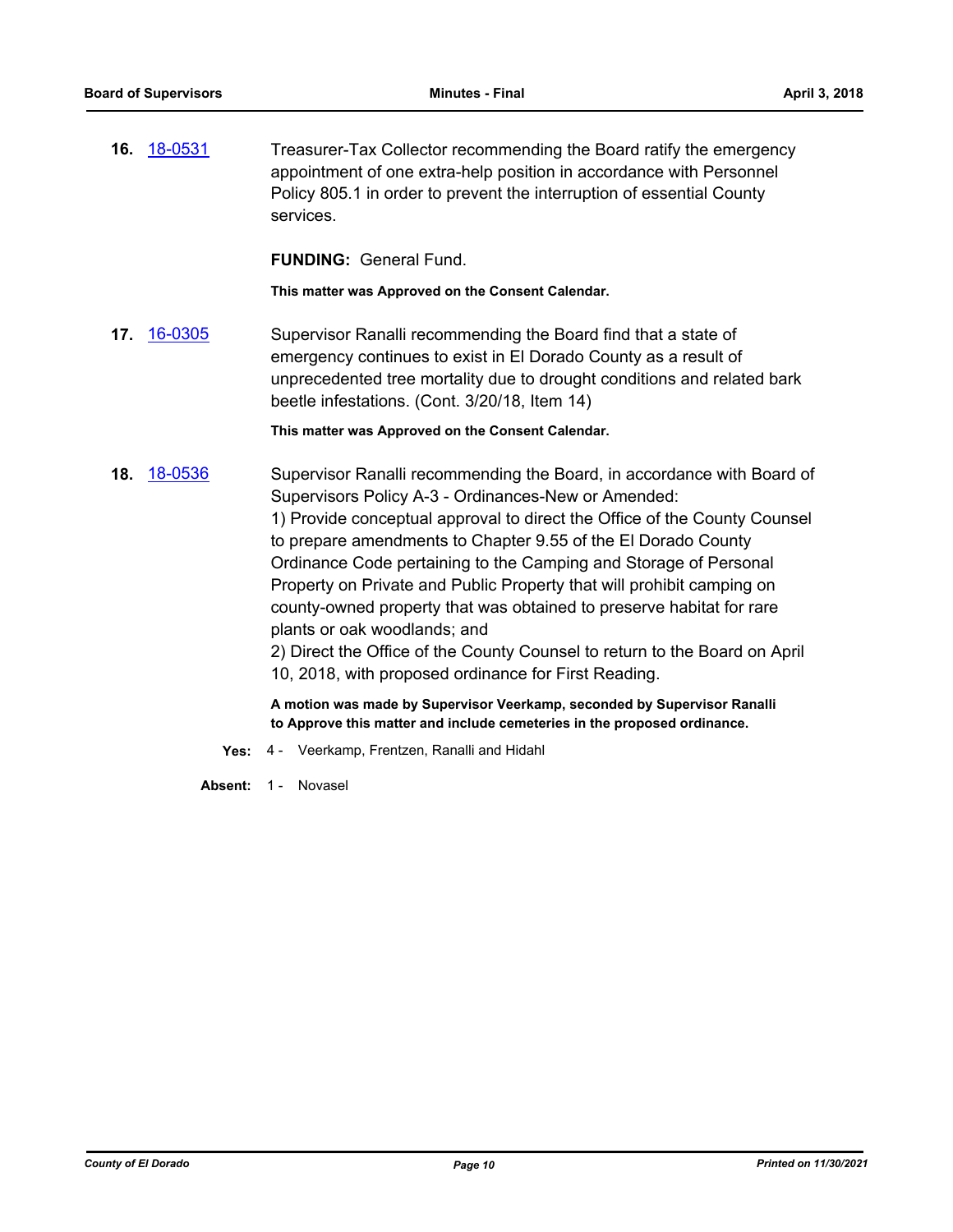### **HEALTH AND HUMAN SERVICES - CONSENT ITEMS**

**19.** [18-0482](http://eldorado.legistar.com/gateway.aspx?m=l&id=/matter.aspx?key=23827) Health and Human Services Agency and Human Resources Department recommending the Board approve and authorize the Chair to sign Resolution **054-2018** to the re-titling of re-title the County classification of Eligibility Systems Specialist to System Support Analyst in order to maintain uniformity with Merit System Services classification structure.

### **FUNDING:** N/A

#### **Resolution 054-2018 was Adopted upon Approval of the Consent Calendar.**

**20.** [18-0442](http://eldorado.legistar.com/gateway.aspx?m=l&id=/matter.aspx?key=23787) Health and Human Services Agency recommending the Board: 1) Adopt and authorize the Chair to sign a proclamation to recognize April 2 - 8, 2018 as National Public Health Week; and 2) Acknowledge the efforts of the Health and Human Services Agency, Public Health Division, its partnering agencies, and the residents of the El Dorado County in creating healthy communities and neighborhoods.

### **FUNDING:** N/A

**This matter was Approved on the Consent Calendar.**

**21.** [18-0336](http://eldorado.legistar.com/gateway.aspx?m=l&id=/matter.aspx?key=23679) Health and Human Services Agency recommending the Board approve and authorize the Chair to sign revenue-generating Memorandum of Understanding AMS-107 with Marshall Medical Center, Inc., with an effective date retroactive to March 19, 2018 through June 30, 2023, thereby continuing the rates for Interfacility Transfers via ambulance transporters, as established in the prior revenue Agreement 466-M1311.

**FUNDING:** Fee for Service, Property Tax and Special Tax Assessment.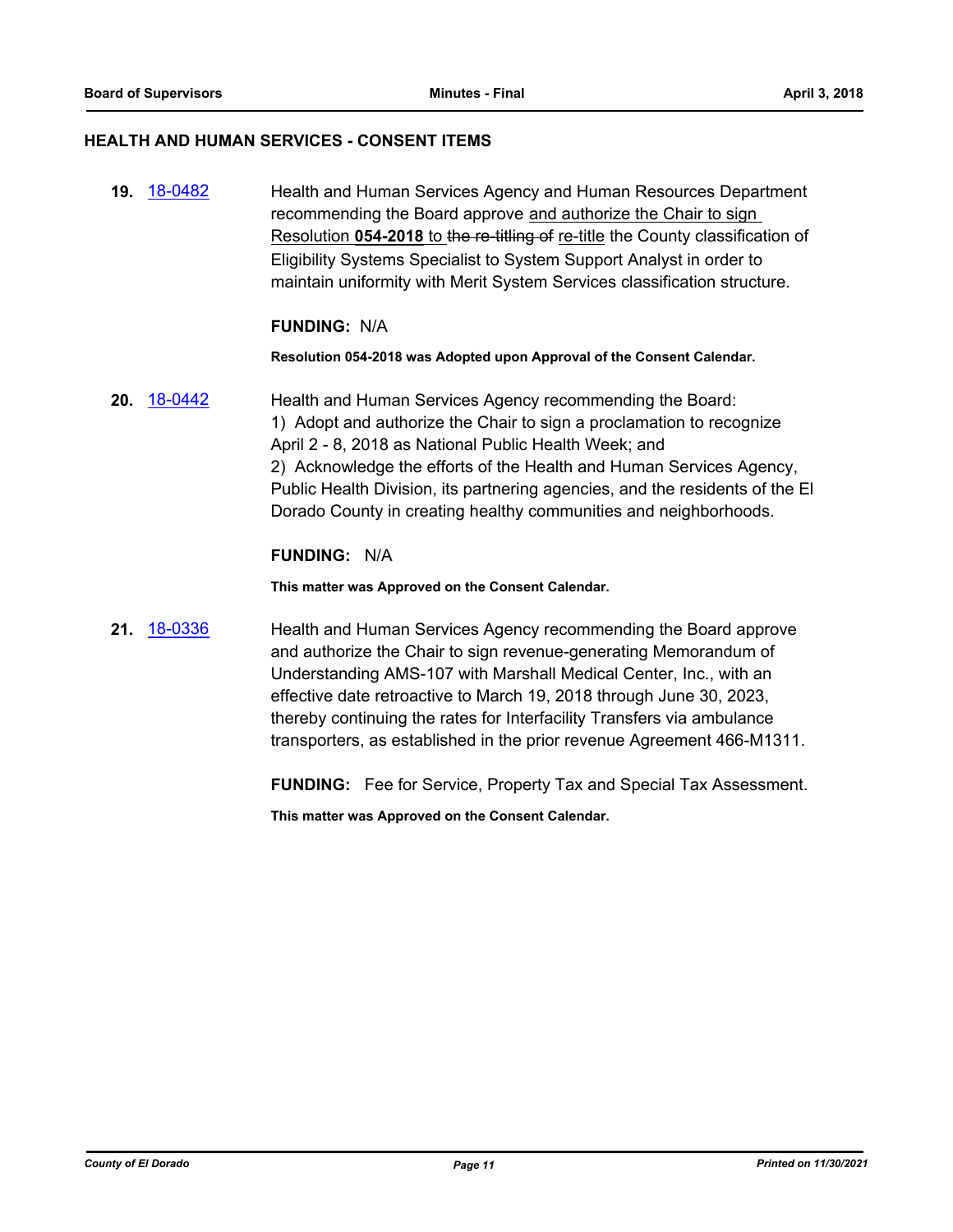### **22.** [18-0377](http://eldorado.legistar.com/gateway.aspx?m=l&id=/matter.aspx?key=23722) Library Department recommending the Board: 1) Accept a donation of \$156,882.20 from the El Dorado Community Foundation distributing the funds from the Jean T. and Stephen D. Myers Myers Trust to be used for operations and enhancements of the South Lake Tahoe Library; 2) Authorize the establishment of the "SLT Myers Library Trust" Special Revenue Fund, Index/Org Code 4370708, Fund 12-1243-12430308 to maintain the funds for future use; 3) Approve budget transfer adding \$25,800 in revenue and expenses to the Fiscal Year 2017-18 budget for the South Lake Tahoe Library; and 4) Adopt and authorize the Chair to sign Resolution **049-2018** to amend Personnel Allocation Resolution 109-2017 adding a 0.6 FTE Library Assistant I/II. (4/5 Vote required to approve Budget Transfer)

### **FUNDING:** Donation.

**This matter was Approved and Resolution 049-2018 was Adopted upon Approval of the Consent Calendar.**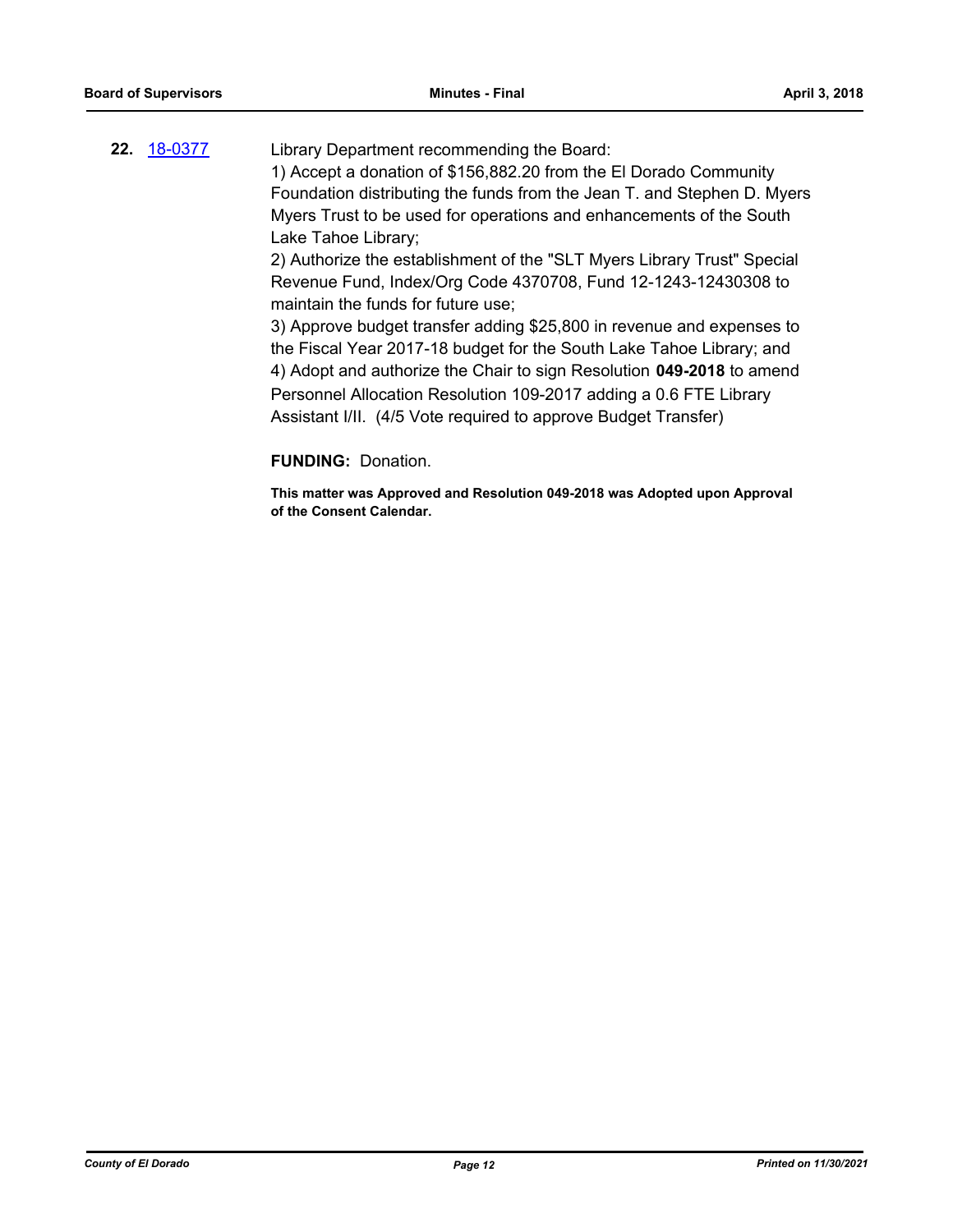### **LAND USE AND DEVELOPMENT - CONSENT ITEMS**

**23.** [18-0433](http://eldorado.legistar.com/gateway.aspx?m=l&id=/matter.aspx?key=23778) Air Quality Management District (AQMD) recommending the Board, acting as the AQMD Board of Directors, consider the following: 1) Award the eligible AB 2766 calendar year 2018 and 2019 motor vehicle emission reduction projects in response to a Request for Proposals issued by AQMD in November 2017; 2) Authorize the Air Pollution Control Officer to execute project agreements, and any amendments that do not increase awarded amounts, with the applicants for the amounts requested (up to \$498,355), pending approval of County Counsel and Risk Management; and 3) Direct AQMD to conduct another Request for Proposals solicitation for projects with the remaining funds not awarded to eligible projects (minimum of \$101,645).

> **FUNDING:** California Department of Motor Vehicles AB 2766 Subvention Funds.

**A motion was made by Supervisor Frentzen, seconded by Supervisor Veerkamp to Approve this matter.**

- **Yes:** 4 Veerkamp, Frentzen, Ranalli and Hidahl
- Absent: 1 Novasel
- **24.** [18-0225](http://eldorado.legistar.com/gateway.aspx?m=l&id=/matter.aspx?key=23567) Community Development Services, Department of Transportation, recommending the Board consider the following pertaining to the Country Club Heights Erosion Control Project, Contract PW 17-31166, CIP 95191, P&C 2532:

1) Approve and adopt the Plans and Contract Documents and authorize the Chair to sign the Plans; and

2) Authorize advertisement for construction bids.

**FUNDING:** United States Forest Service (78% - Federal) and California Tahoe Conservancy (22% - State).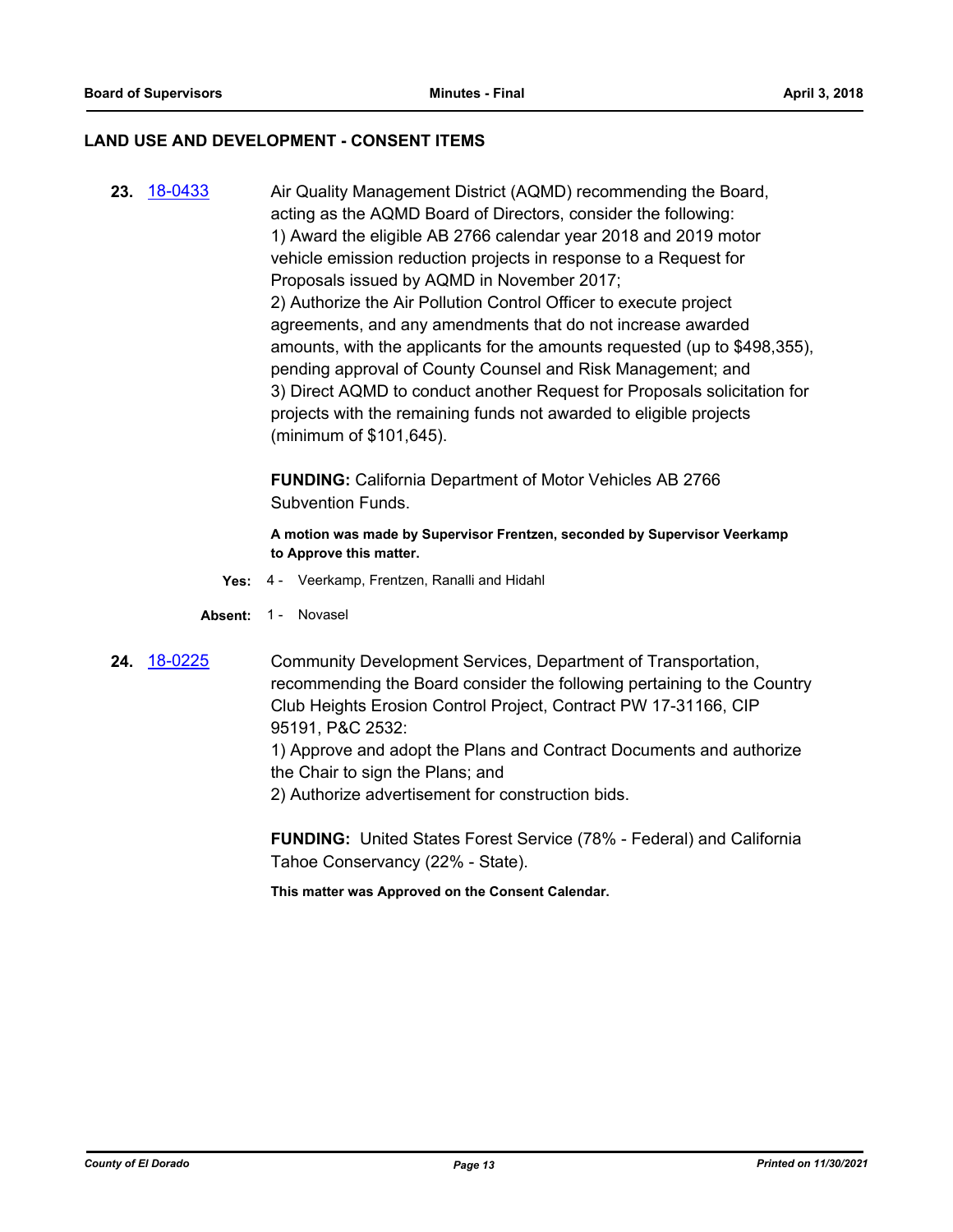**25.** [18-0226](http://eldorado.legistar.com/gateway.aspx?m=l&id=/matter.aspx?key=23568) Community Development Services, Department of Transportation, recommending the Board consider the following pertaining to the Elks Club Drive Capital Overlay and Rehabilitation Project, Contract PW 18-31210, CIP 72192, P&C 2531: 1) Approve the addition of the Elks Club Drive Capital Overlay and Rehabilitation Project to the 2017 Capital Improvement Program; 2) Approve and adopt the Plans and Contract Documents and authorize the Chair to sign the Plans; and 3) Authorize advertisement for construction bids.

**FUNDING:** Local Discretionary Funds. (100% - Local)

**A motion was made by Supervisor Veerkamp, seconded by Supervisor Hidahl to Approve this matter.**

- **Yes:** 4 Veerkamp, Frentzen, Ranalli and Hidahl
- Absent: 1 Novasel
- **26.** [18-0277](http://eldorado.legistar.com/gateway.aspx?m=l&id=/matter.aspx?key=23620) Community Development Services, Department of Transportation, recommending the Board approve and authorize the Chair to sign First Amendment to Agreement for Services 450-S1611 with Sycamore Environmental Consultants, Inc., to update Exhibit C - Cost Proposal, without increasing the rates or total budget for the project, and update several administrative details, and to provide environmental compliance and permitting services for the Green Valley Road at Mound Springs Creek - Bridge Replacement Project, CIP 77136, and Green Valley Road at Indian Creek - Bridge Replacement Project, CIP 77127.

**FUNDING:** Each Project is funded by Highway Bridge Program (88.53%), and a combination of Regional Surface Transportation Program and Traffic Impact Mitigation Fees as the grant match (11.47%).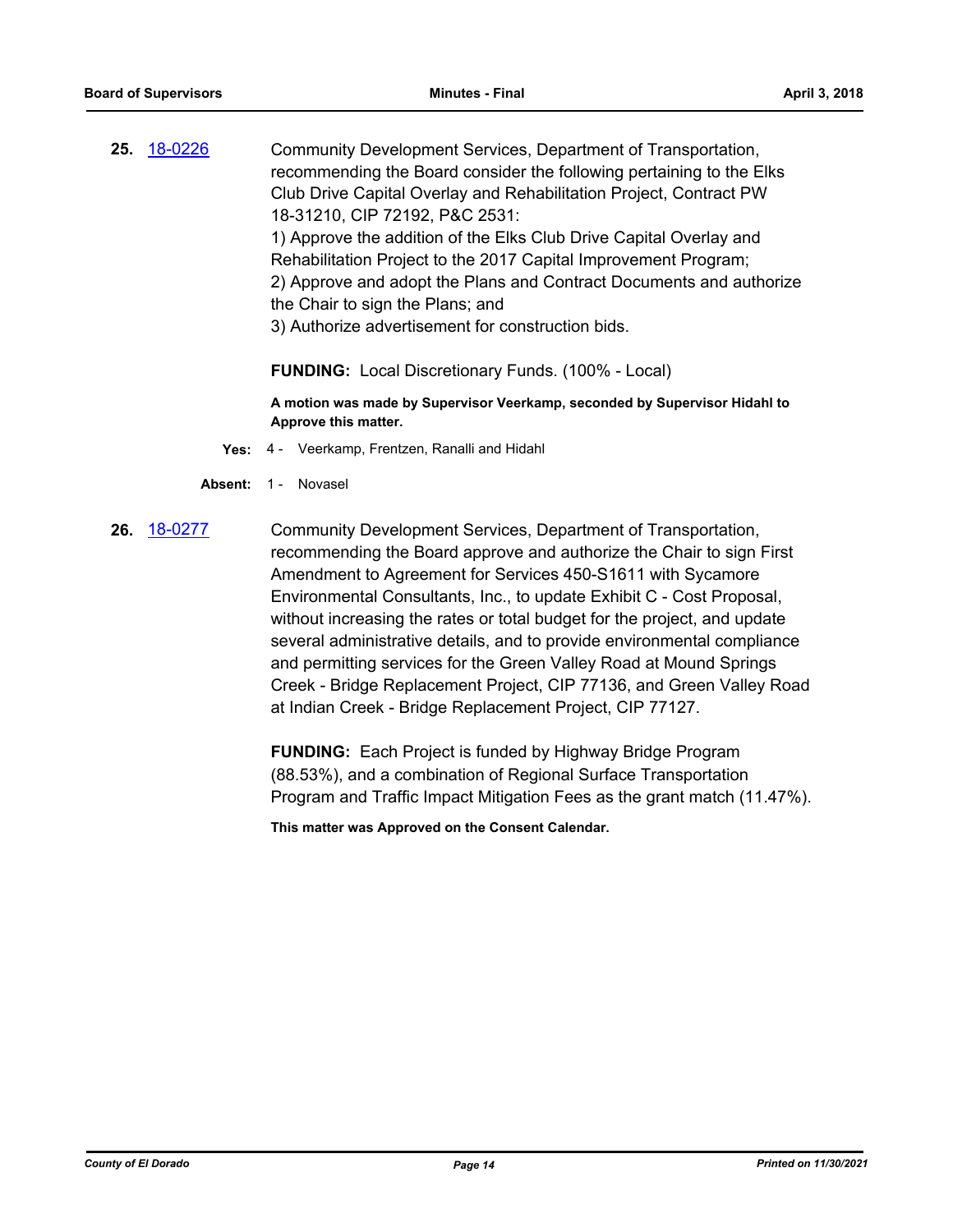**27.** [18-0353](http://eldorado.legistar.com/gateway.aspx?m=l&id=/matter.aspx?key=23696) Community Development Services, Department of Transportation, recommending the Board consider the following: 1) Authorize the Department of Transportation Director, or designee, to approve and sign Reimbursable Agreement DTFH68-15-E-00034, Modification 002, with the Federal Highway Administration, Central Federal Lands Highway Division in the amount of \$20,176,454 for the Ice House Road Pavement Rehabilitation, Phase 2 Project, CIP 72191. The Federal grant portion is 87.2 percent which is \$17,585,802 and the County's matching local portion is 12.8 percent which is \$2,590,652; 2) Authorize the Department of Transportation Director, or designee, to amend Reimbursable Agreement DTFH68-15-E-00034, Modification 002 for all minor modifications as necessary throughout the term of the agreement; and 3) Authorize the Chief Administrative Office to make budget adjustments

during the Fiscal Year 2018/19 Budget Addenda process to designate an additional \$87,435 of Sacramento Municipal Utility District funds that is currently undesignated and not programmed.

**FUNDING:** Sacramento Municipal Utility District funds and Federal Highway Administration Federal Lands Access Program funds.

**A motion was made by Supervisor Hidahl, seconded by Supervisor Veerkamp to Approve this matter.**

- **Yes:** 4 Veerkamp, Frentzen, Ranalli and Hidahl
- Absent: 1 Novasel
- **28.** [18-0438](http://eldorado.legistar.com/gateway.aspx?m=l&id=/matter.aspx?key=23783) Community Development Services, Planning and Building Department, submitting for approval of Final Map (TM05-1395-F-2) for La Caille Estates Subdivision, Phase I, creating twelve lots, ranging in size from 1.003 to 1.583 acres on the 14.438-acre property identified by Assessor's Parcel Number 070-510-01, located on the south side of Meder Road approximately 0.5 miles west of the intersection with Ponderosa Road, in the Shingle Springs area, and recommending the Board consider the following:

1) Approve the Final Map (TM05-1395-F-2) for La Caille Estates, Phase I Subdivision; and

2) Approve and authorize the Chair to sign the Agreement to Make Subdivision Improvements. (Supervisorial District 4).

### **FUNDING:** N/A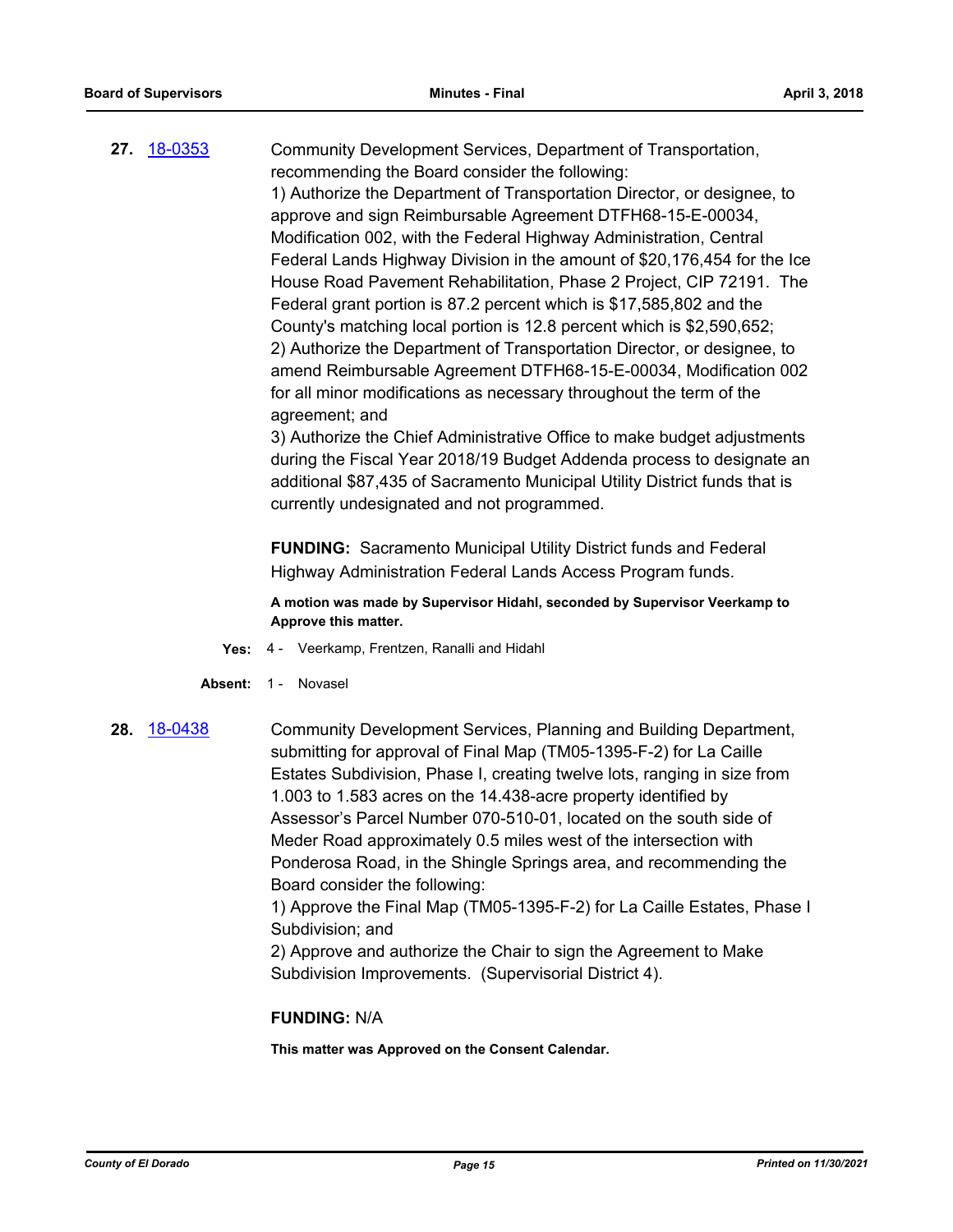**29.** [18-0449](http://eldorado.legistar.com/gateway.aspx?m=l&id=/matter.aspx?key=23794) Community Development Services, Planning and Building Department, submitting for approval of Final Map (TM10-1500-F) for West Valley Village Unit 3C Subdivision, creating a total of eight residential lots on property identified by Assessor's Parcel Numbers 118-440-30, 118-440-31, 118-440-32, and 118-440-33, located on the west side of Candlewood Court, 582 feet north-east of the intersection with Loganberry Court, in the El Dorado Hills area, and recommending the Board consider the following:

1) Approve the Final Map (TM10-1500-F) for West Valley Village Unit 3C; and

2) Approve and authorize the Chair to sign the Agreement to Make Subdivision Improvements. (Supervisorial District 2)

**FUNDING:** N/A (Developer Funded Subdivision Improvements)

**This matter was Approved on the Consent Calendar.**

- **30.** [18-0450](http://eldorado.legistar.com/gateway.aspx?m=l&id=/matter.aspx?key=23795) Community Development Services, Planning and Building Department, submitting for approval of Final Map (TM10-1501-F) for West Valley Village Unit 5C Subdivision, creating a total of twelve residential lots and two lettered lots on property identified by Assessor's Parcel Numbers 118-480-01, 118-480-02, 118-490-01, 118-490-02, and 118-490-03, located on the south side of Cornerstone Drive, at intersection with Cobblestone Way, in the El Dorado Hills area, and recommending the Board consider the following:
	- 1) Approve the Final Map (TM10-1501-F) for West Valley Village Unit 5C; and
	- 2) Approve and authorize the Chair to sign the Agreement to Make Subdivision Improvements. (Supervisorial District 2)

**FUNDING:** N/A (Developer Funded Subdivision Improvements).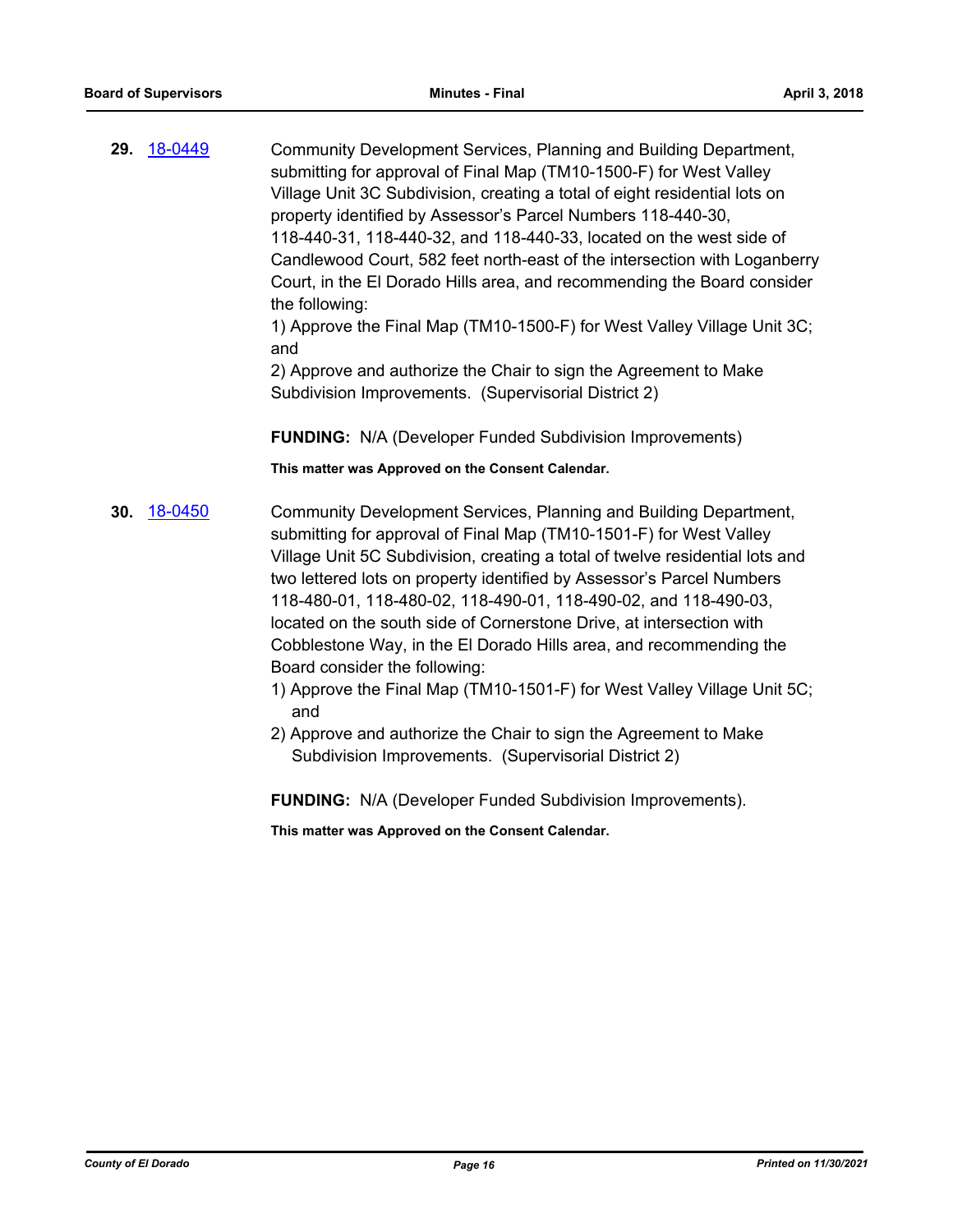### **LAW AND JUSTICE - CONSENT ITEMS**

**31.** [18-0265](http://eldorado.legistar.com/gateway.aspx?m=l&id=/matter.aspx?key=23608) Sheriff's Office recommending the Board: 1) Approve and authorize the Chair to sign Amendment I to Agreement 042-S1611 (#84) with Michael C. Berry, M.D., amending the Scope of Services, increasing the not to exceed amount to \$523,000, and updating the Notice to Parties and Contract Administrator, to provide selected pathology and related services in Placerville and South Lake Tahoe for the Sheriff's Coroner Division; and 2) Approve and authorize the Chair to sign Agreement #2402 with Michael C. Berry, M.D., terminating and replacing Agreement 042-S1611, in an amount not to exceed \$985,000 for the term effective May 1, 2018 through July 31, 2021 to provide selected pathology and related services in Placerville and South Lake Tahoe for the Sheriff's Coroner Division.

**FUNDING:** Sheriff's Office Budget - General Fund.

**This matter was Approved on the Consent Calendar.**

**32.** [18-0332](http://eldorado.legistar.com/gateway.aspx?m=l&id=/matter.aspx?key=23675) Sheriff's Office recommending the Board adopt and authorize the Chair to sign Resolution **051-2018** approving the submission of an application to California State Parks, Off Highway Vehicle (OHV) Division Grant Program in the amount of \$410,844 for law enforcement services on the Rubicon Trail and OHV areas within El Dorado County.

> **FUNDING:** OHV Grant Funds of \$308,131, and 25% required match from the Sacramento Municipal Utility District Upper American River Project Federal Energy Regulatory Commission Special Revenue monies of \$102,713, for a total of \$410,844.

**Resolution 051-2018 was Adopted upon Approval of the Consent Calendar.**

### **END CONSENT CALENDAR**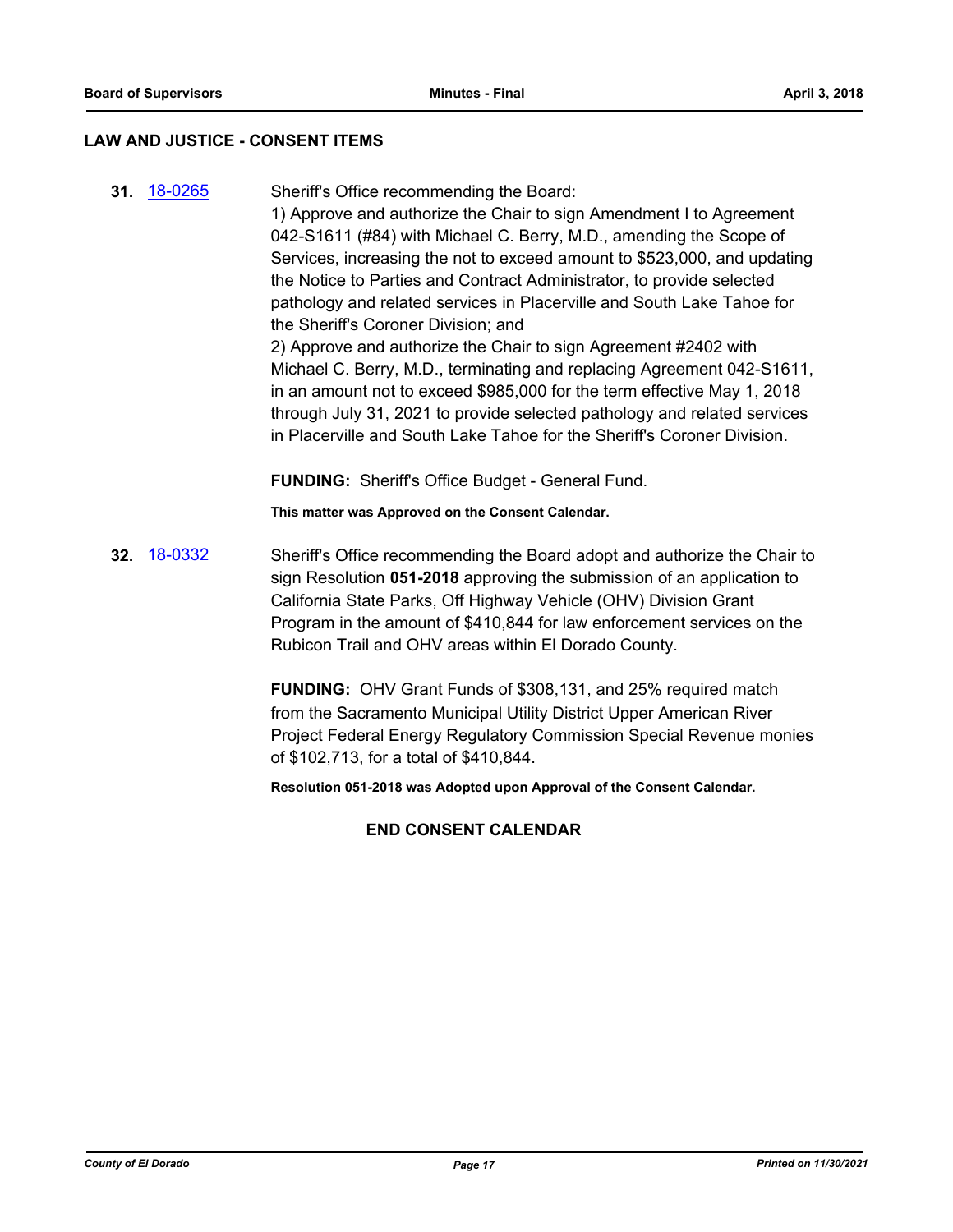### **DEPARTMENT MATTERS (Items in this category may be called at any time.)**

**33.** [18-0387](http://eldorado.legistar.com/gateway.aspx?m=l&id=/matter.aspx?key=23732) Supervisor Ranalli recommending the Board consider the following: 1) Receive a presentation provided by William E. Schultz, County of El Dorado Recorder-Clerk, Registrar of Voters and Veterans Affairs Director, regarding autism and autism spectrum disorders; and 2) Approve and authorize Chair to sign a Proclamation recognizing April 2, 2018, as "World Autism Awareness Day" and April 2018 as "World Autism Month"in the County of El Dorado. (Est. Time: 5 Min.)

### **Supervisor Ranalli read the Proclamation. A motion was made by Supervisor Ranalli, seconded by Supervisor Frentzen to Approve this matter.**

- **Yes:** 4 Veerkamp, Frentzen, Ranalli and Hidahl
- Absent: 1 Novasel
- **34.** [18-0189](http://eldorado.legistar.com/gateway.aspx?m=l&id=/matter.aspx?key=23531) Health and Human Services Agency, on behalf of the El Dorado County Child Abuse Prevention Council, recommending the Board: 1) Adopt a Proclamation recognizing April 2018 as "Child Abuse Prevention Month" in El Dorado County; and 2) Receive and file a presentation by the Child Abuse Prevention Council. (Est. Time: 10 Min.)

### **FUNDING:** N/A

**Supervisor Ranalli read the proclamation. A motion was made by Supervisor Veerkamp, seconded by Supervisor Frentzen to Approve this matter.**

- **Yes:** 4 Veerkamp, Frentzen, Ranalli and Hidahl
- Absent: 1 Novasel

### **35.** [18-0416](http://eldorado.legistar.com/gateway.aspx?m=l&id=/matter.aspx?key=23761) Sheriff's Office recommending the Board:

1) Approve a program that would allow the Sheriff's Office to use General Fund monies to purchase meals, lodging, transportation, and other necessary items for homeless individuals for the purpose of reunifying them with their families; and

2) Find that such expenditures provide a valuable public benefit by improving outcomes for homeless individuals and reducing their dependence on public services. (Est. Time: 10 Min.)

FUNDING: General Fund.

*Public Comment: M. Johnson*

**A motion was made by Supervisor Hidahl, seconded by Supervisor Ranalli to Approve this matter.**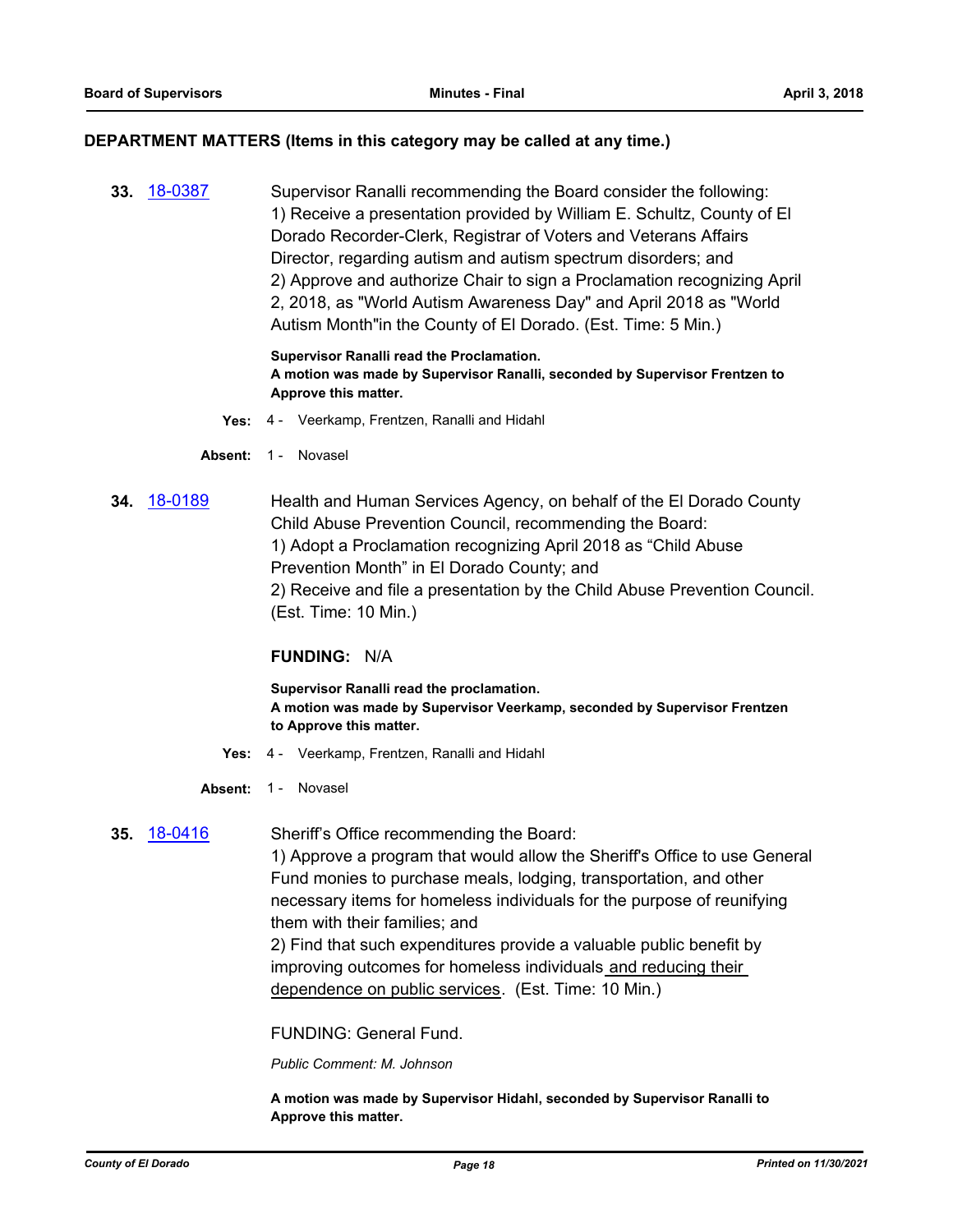**Yes:** 4 - Veerkamp, Frentzen, Ranalli and Hidahl

Absent: 1 - Novasel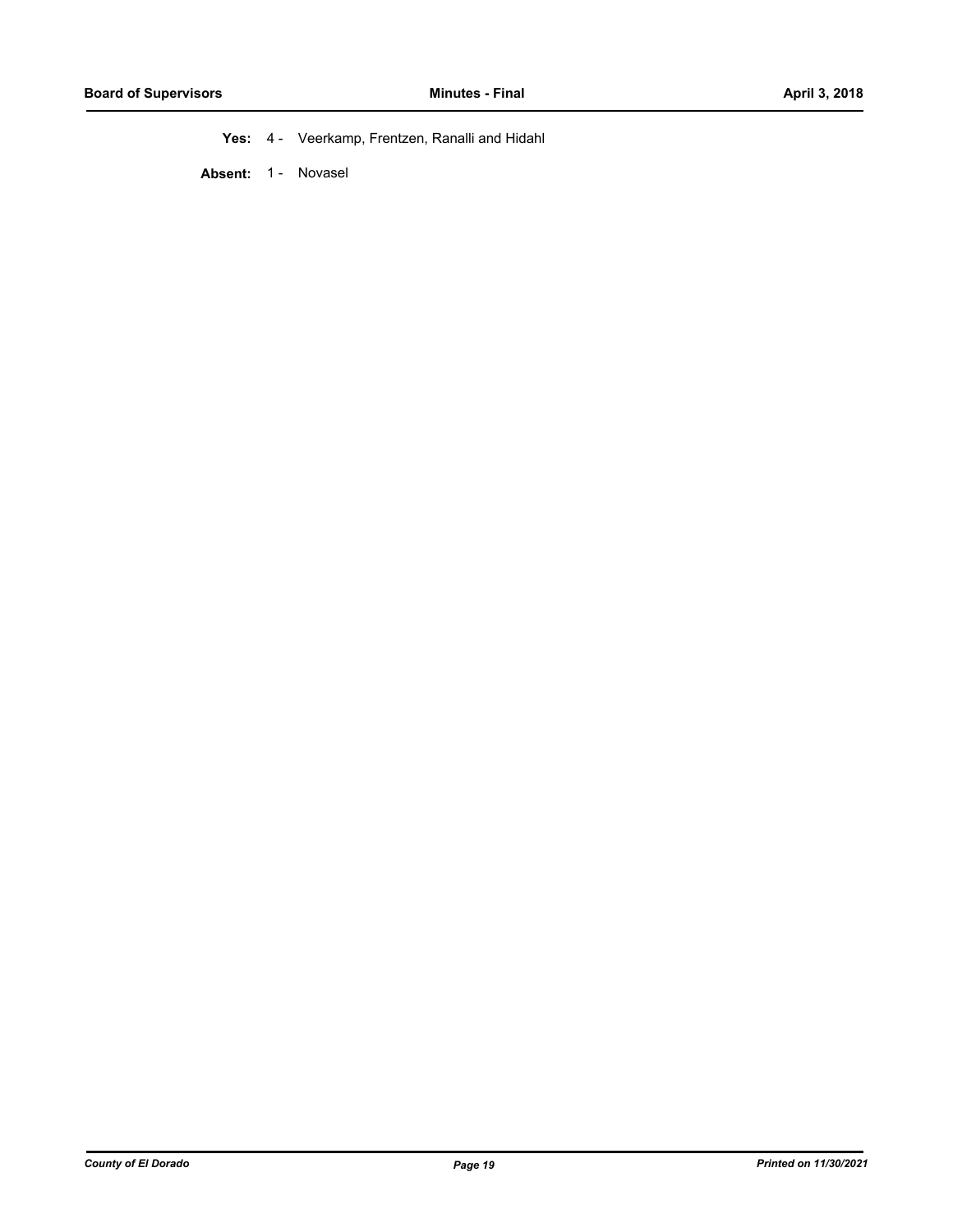### **10:00 A.M. - TIME ALLOCATION**

**36.** [18-0239](http://eldorado.legistar.com/gateway.aspx?m=l&id=/matter.aspx?key=23581) HEARING - Community Development Services, Department of Transportation, recommending the Board approve and authorize the Chair to sign Resolution **042-2018** to create an Underground Utility District along Apache Avenue between Highway 50 and East San Bernardino Avenue in South Lake Tahoe. (Est. Time: 15 Min.)

> **FUNDING:** Road Fund (13%) and TRPA Mitigation Funds (87%) (No Federal Funds). Funding is provided by Road Fund discretionary funds and Tahoe Regional Planning Agency Mitigation Funds. The underground utility relocation is funded through Electrical Rule 20A Underground Utility Funds (Liberty Utilities), and Telecommunication Rule 32A.1 Tariff Funds (AT&T).

**Supervisor Ranalli opened the public hearing. A motion was made by Supervisor Frentzen, seconded Hidahl by Supervisor to Adopt Resolution 042-2018.**

- **Yes:** 4 Veerkamp, Frentzen, Ranalli and Hidahl
- Absent: 1 Novasel
- **37.** [18-0513](http://eldorado.legistar.com/gateway.aspx?m=l&id=/matter.aspx?key=23858) Supervisor Veerkamp recommending the Board review a memo from staff regarding the feasibility of a Mobile Home Rent Stabilization Ordinance. (Est. Time: 30 Min.)

*Public Comment: M. Smith, B. Cavenet, P. Hall, M. Ambrose, P. Bond, B. Luther, S. Mannering, K. Murieta, T. Parasote, G. Gundun, J. Aarons, R. Burner, D. Smith, D. Johnson, J. Folger, M. Lipskin, B. Williams, D. Beggs*

**Received and Filed.**

**Direction was given to staff to explore the creation of a working group/task force with stakeholders to discuss options regarding afforable housing issues.**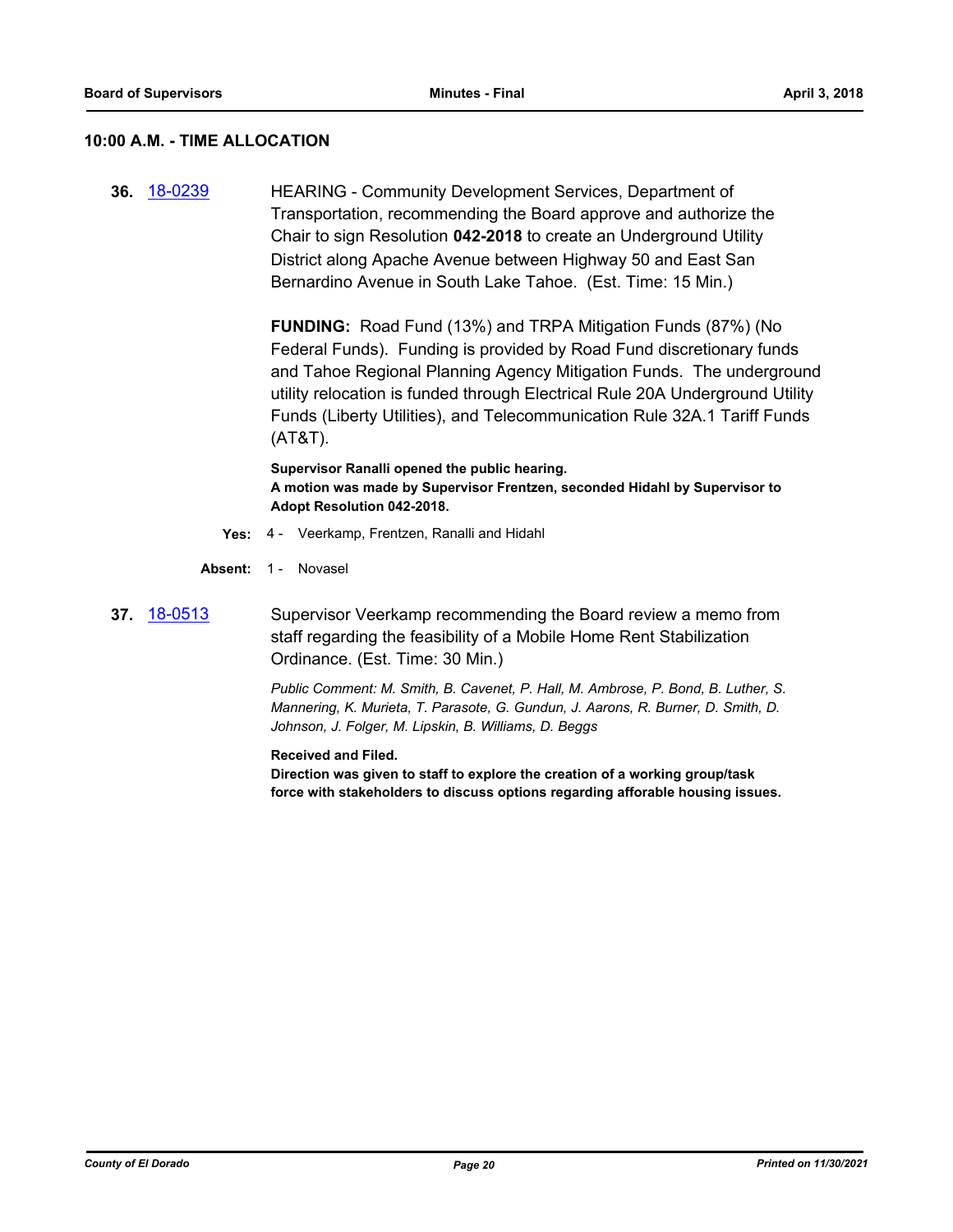### **11:00 A.M. - TIME ALLOCATION**

**38.** [18-0455](http://eldorado.legistar.com/gateway.aspx?m=l&id=/matter.aspx?key=23800) Supervisor Ranalli recommending the Board:

1) Receive a presentation provided by the Center for Violence-Free Relationships on efforts to recognize April as Sexual Assault Awareness Month;

2) Receive a presentation provided by the Center for Violence-Free Relationships on this year's Annual "Walk a Mile in Her Shoes" event, scheduled for Saturday, April 14th at 10:00 am at Town Hall in Placerville, and

3) Approve and authorize the Chair to sign a Proclamation recognizing April 2018 as Sexual Assault Awareness Month. (Est. Time: 15 Min.)

**Supervisor Ranalli read the proclamation. A motion was made by Supervisor Ranalli, seconded by Supervisor Frentzen to Approve this matter.**

- **Yes:** 4 Veerkamp, Frentzen, Ranalli and Hidahl
- Absent: 1 Novasel

### **39.** [18-0466](http://eldorado.legistar.com/gateway.aspx?m=l&id=/matter.aspx?key=23811) Supervisor Ranalli recommending the Board:

1) Approve and authorize the Chair to sign a Proclamation recognizing April 2018 as "National Volunteer Month" in the County of El Dorado; and, 2) Join his efforts during the month of April and throughout the year to recognize those who volunteer their time and talent to support organizations within our community as well as those who volunteer their time and talent to support the numerous programs administered by our County agencies. (Est. Time: 5 Min.)

**Supervisor Ranalli read the proclamation. A motion was made by Supervisor Ranalli, seconded by Supervisor Veerkamp to Approve this matter.**

**Yes:** 4 - Veerkamp, Frentzen, Ranalli and Hidahl

**Absent:** 1 - Novasel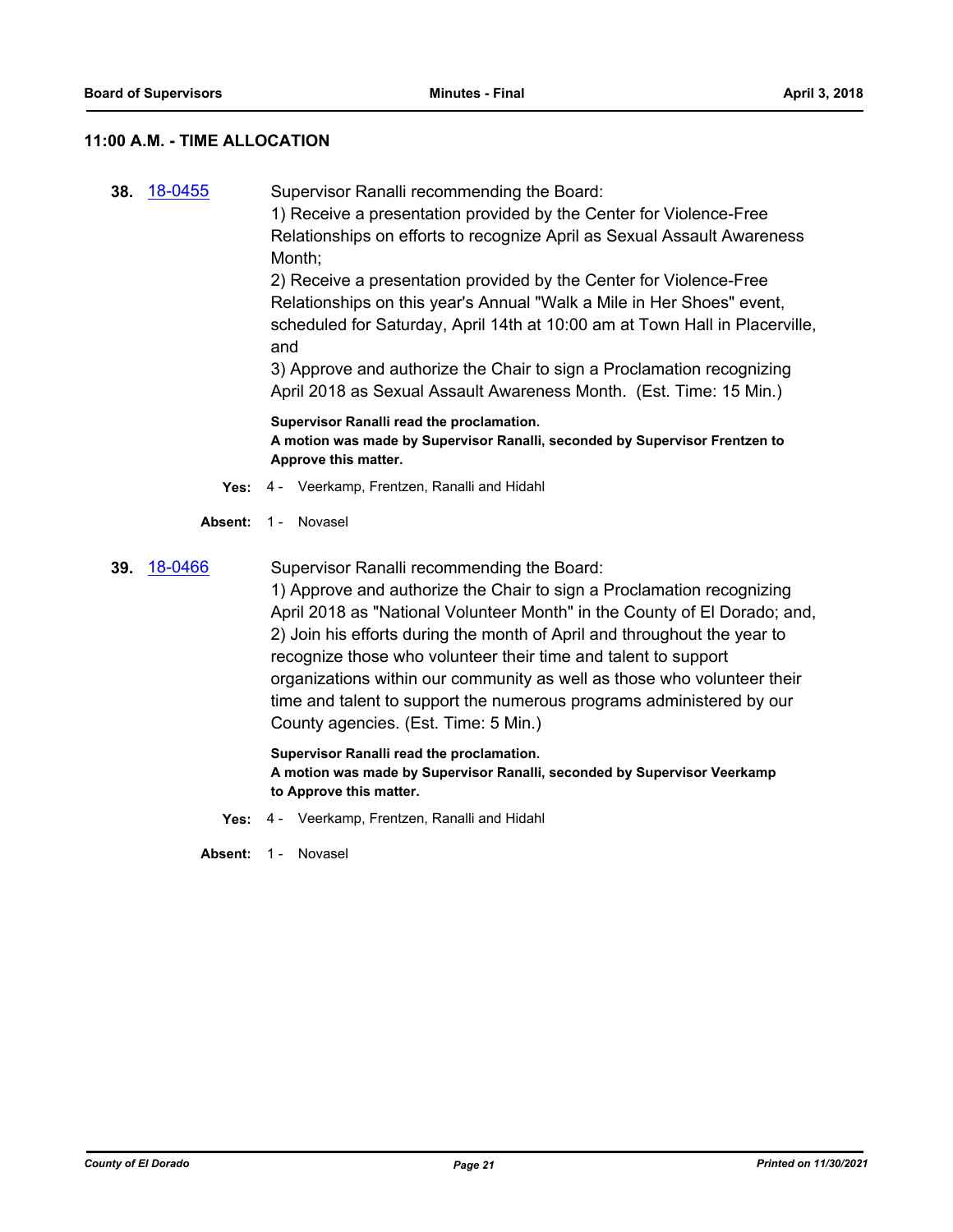| 40. 18-0538 | Supervisor Ranalli recommending the Board:                                                                                                                                                                                                                                     |
|-------------|--------------------------------------------------------------------------------------------------------------------------------------------------------------------------------------------------------------------------------------------------------------------------------|
|             | 1) Welcome Sheriff D'Agostini to provide the Board and members of the                                                                                                                                                                                                          |
|             | public with information on the history of the Sheriff's Team of Active                                                                                                                                                                                                         |
|             | Retirees (S.T.A.R.) Volunteer Program and the significant contribution of                                                                                                                                                                                                      |
|             | these volunteers in support of the Sheriff's Office, staff, sworn personnel,                                                                                                                                                                                                   |
|             | programs and the delivery of public safety services to the residents of El                                                                                                                                                                                                     |
|             | Dorado County;                                                                                                                                                                                                                                                                 |
|             | $\bullet$ . It is $\bullet$ is the $\bullet$ if $\bullet$ is the internal term of $\bullet$ in $\bullet$ in $\bullet$ in the set of $\bullet$ in the internet of $\bullet$ in the internet of $\bullet$ in the internet of $\bullet$ in the internet of $\bullet$ in $\bullet$ |

2) Join Sheriff D'Agostini in recognizing the S.T.A.R. volunteers for their dedicated service to the Sheriff's Office, the County of El Dorado and the residents throughout our County; and

3) Approve the signature of all five Board members on Proclamations that recognize the Placerville and South Lake Tahoe S.T.A.R. volunteers. (Est. Time: 30 Min.)

**Supervisor Ranalli read the proclamation. A motion was made by Supervisor Veekamp, seconded by Supervisor Frentzen to Approve this matter.**

**Yes:** 4 - Veerkamp, Frentzen, Ranalli and Hidahl

Absent: 1 - Novasel

### **ITEMS TO/FROM SUPERVISORS**

**Supervisor Ranalli reported on the following: People to People youth exchange.**

**Supervisor Veerkamp reported on the following: Two by Two meeting in South Lake Tahoe. Fire Advisory Board meeting. Mercy Command Center in Camino tour. Mobile Home meetings. Public Safety Facility ground breaking event.**

**Supervisor Frentzen reported on the following: Senior Legal committee. Two by Two meeting in El Dorado Hills. Local Agency Formation Commission meeting. Latrobe pancake breakfast. Broadband meeting. Functional Group Budget meeting. Fire Advisory Board. Judge at Pioneer school.**

**Supervisor Hidahl reported on the following: El Dorado Hills Chamber business walk. South East Connector bus tour. California State Association of Counties meeting. Two by Two meeting in El Dorado Hills. Mental Health Commission.**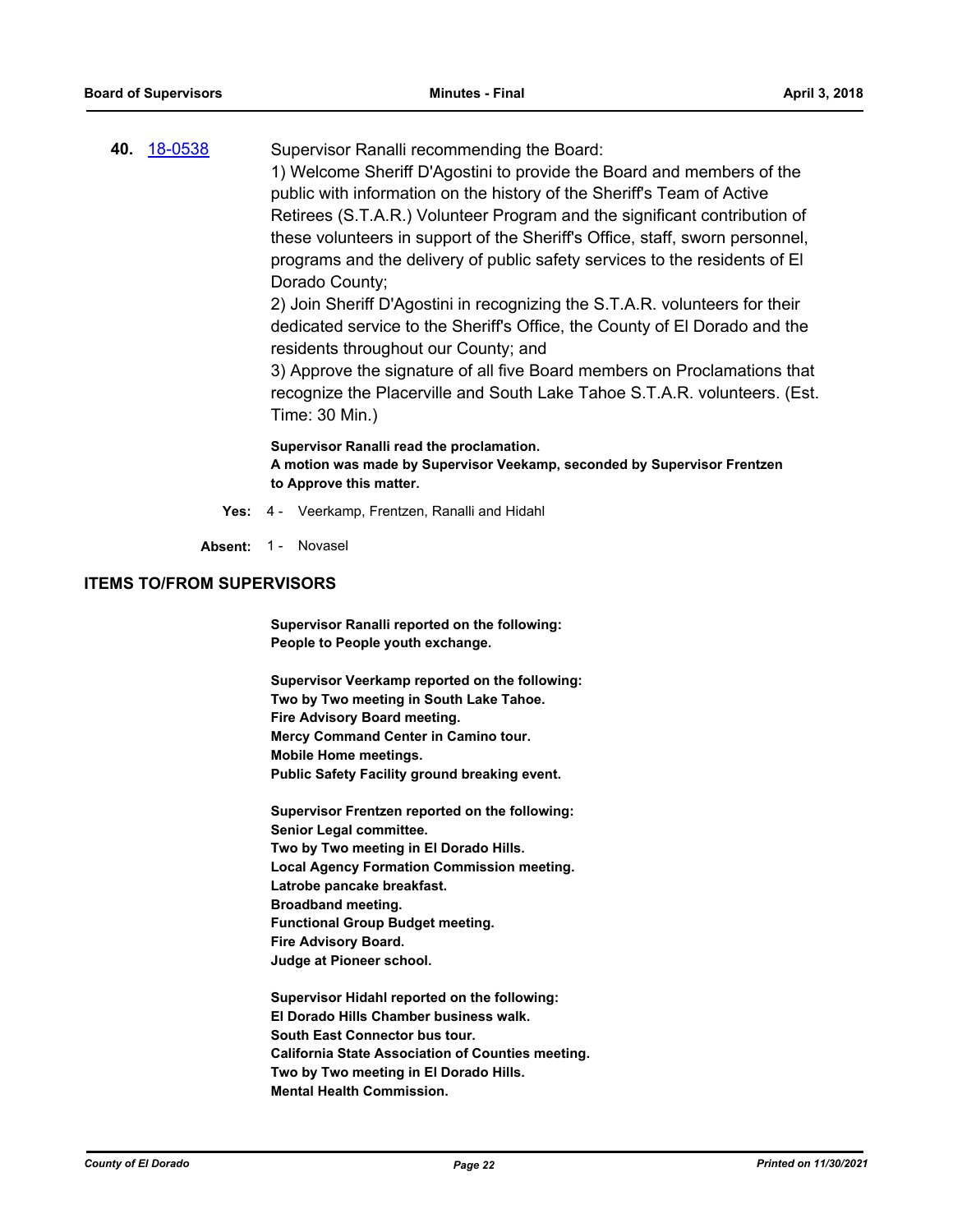### **CAO UPDATE**

**Don Ashton, Chief Administrative Officer, reported on the following: Town Hall meeting. Special Board meeting to discuss budget priorities.**

**ADJOURNED AT 1:29 P.M. in honor of Tony Deville Sr.**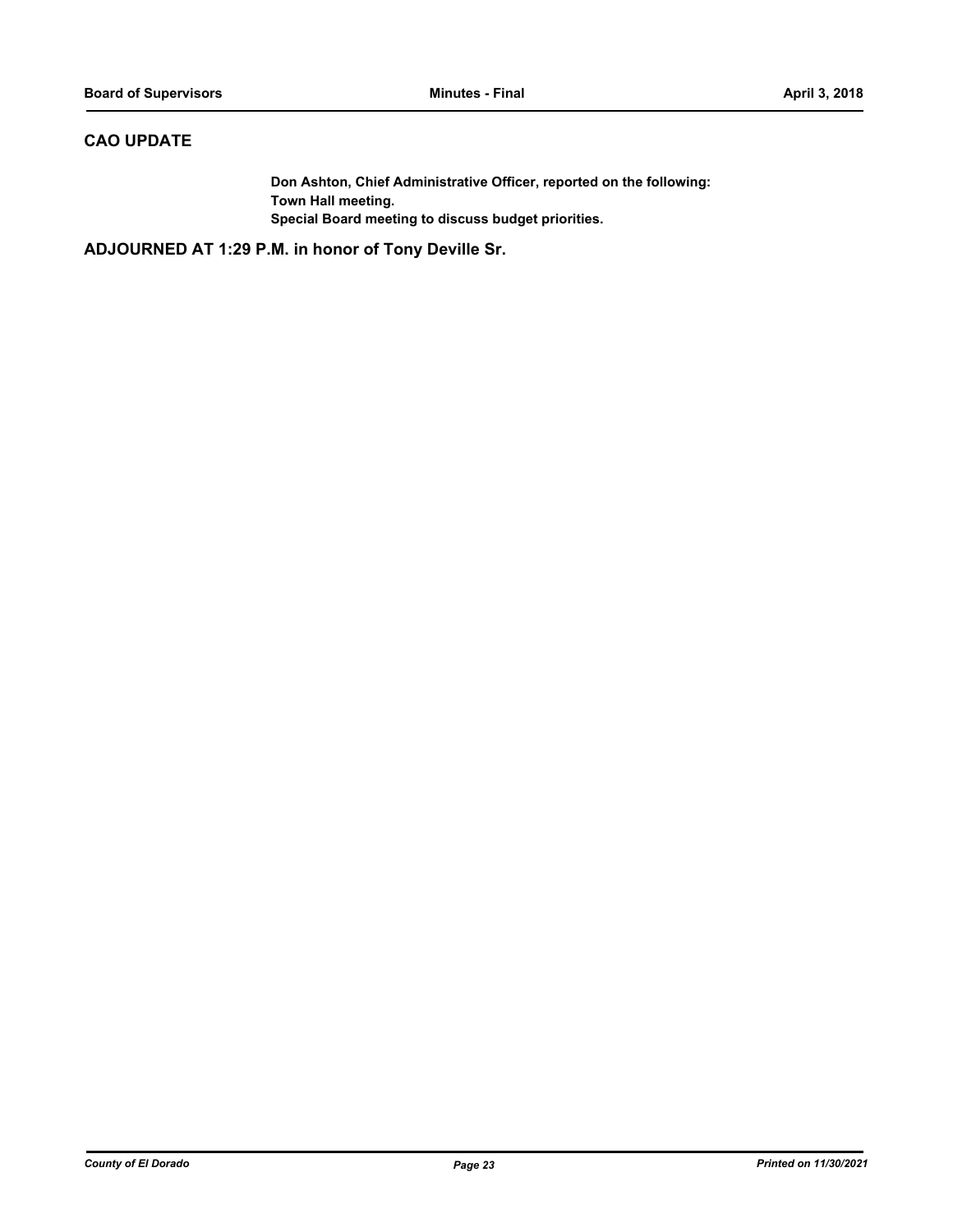### **CLOSED SESSION**

**41.** [18-0501](http://eldorado.legistar.com/gateway.aspx?m=l&id=/matter.aspx?key=23846) **Pursuant to Government Code Section 54957.6 - Conference with Labor Negotiator:** County Negotiator: Bruce Heid of Industrial Employers and Distributors Association; Director of Health & Human Services Agency and/or designee. Non-Employee Organization: In-Home Supportive Services. (Est. Time: 20 Min.)

> **No Action Reported. Supervisors Hidahl, Frentzen, Veerkamp and Ranalli participated. Supervisor Novasel was absent.**

**42.** [18-0508](http://eldorado.legistar.com/gateway.aspx?m=l&id=/matter.aspx?key=23853) **Conference with Legal Counsel - Existing Litigation** pursuant to Government Code Section 54956.9(d)(1). Title: Citizens for Sensible Development in El Dorado Hills and Sue Taylor v. County of El Dorado and El Dorado County Board of Supervisors; Spanos Corporation and Tradewinds Lodge Real Parties in Interest (El Dorado County Superior Court Case No. PC20180127) Number of potential cases: (1). (Est. Time: 10 Min.)

> **Supervisors Hidahl, Frentzen, Veerkamp and Ranalli participated. Supervisor Novasel was absent. The Board of Supervisors by a 4-0 vote authorized the defense of Citizens for Sensible Development in El Dorado Hills and Sue Taylor v. County of El Dorado and El Dorado County Board of Supervisors El Dorado County Superior Court Case Number PC20180127. The Board confirmed County Counsel's tender of the defense to the project developer the Spanos Corporation. The Board authorized County Counsel to execute any necessary additional agreements to provide for the use of in-house counsel to defend the County and also authorized County Counsel to execute a joint defense and common interest agreement or other similar document to effectuate the coordination of the defense with developer's counsel.**

**43.** [18-0511](http://eldorado.legistar.com/gateway.aspx?m=l&id=/matter.aspx?key=23856) **Pursuant to Government Code Section 54957.6 - Conference with Labor Negotiator**: County Negotiator: Director of Human Resources and/or designee. Employee Organization: El Dorado County Employees Association Local No.1 representing employees in the General, Professional, and Supervisory Bargaining Units; Operating Engineers Local No. 3 representing employees in the Trades & Crafts and Corrections Bargaining Units; El Dorado County Probation Officer's Association; Deputy Sheriffs Association representing employees in the Law Enforcement Unit; El Dorado County Criminal Attorney Association; El Dorado County Deputy County Counsel Association; El Dorado County Managers Association; El Dorado County Law Enforcement Managers Association; and Unrepresented Employees. (Est. Time: 45 Min.)

> **No Action Reported. Supervisors Hidahl, Frentzen, Veerkamp and Ranalli participated. Supervisor Novasel was absent.**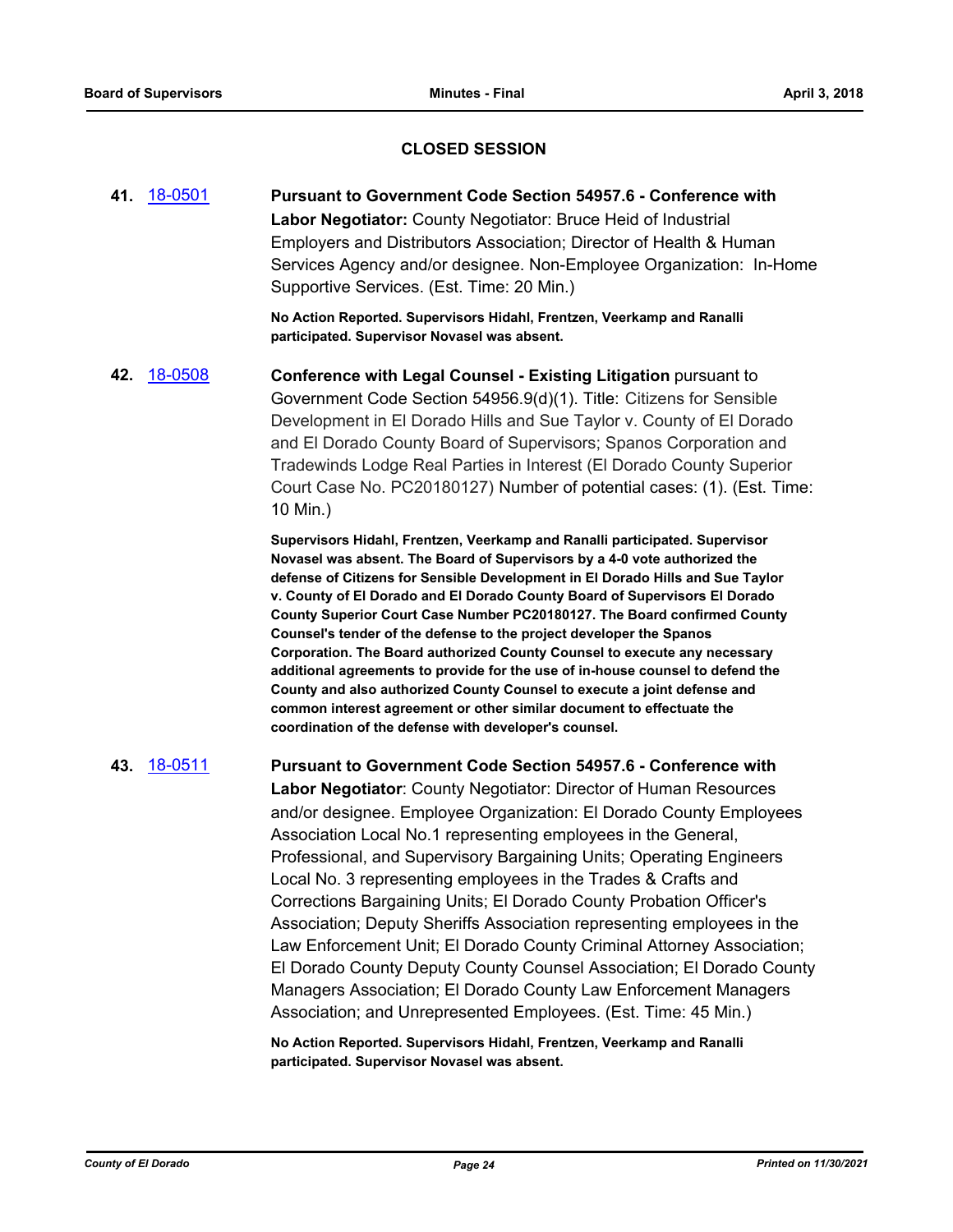**44.** [18-0533](http://eldorado.legistar.com/gateway.aspx?m=l&id=/matter.aspx?key=23878) **Conference with Legal Counsel - Significant Exposure to Litigation** pursuant to Government Code section 54956.9(d)(2). Title: In re Adena Blair. Number of potential cases: (1). (Est. Time: 10 Min.)

> **No Action Reported. Supervisors Hidahl, Frentzen, Veerkamp and Ranalli participated. Supervisor Novasel was absent.**